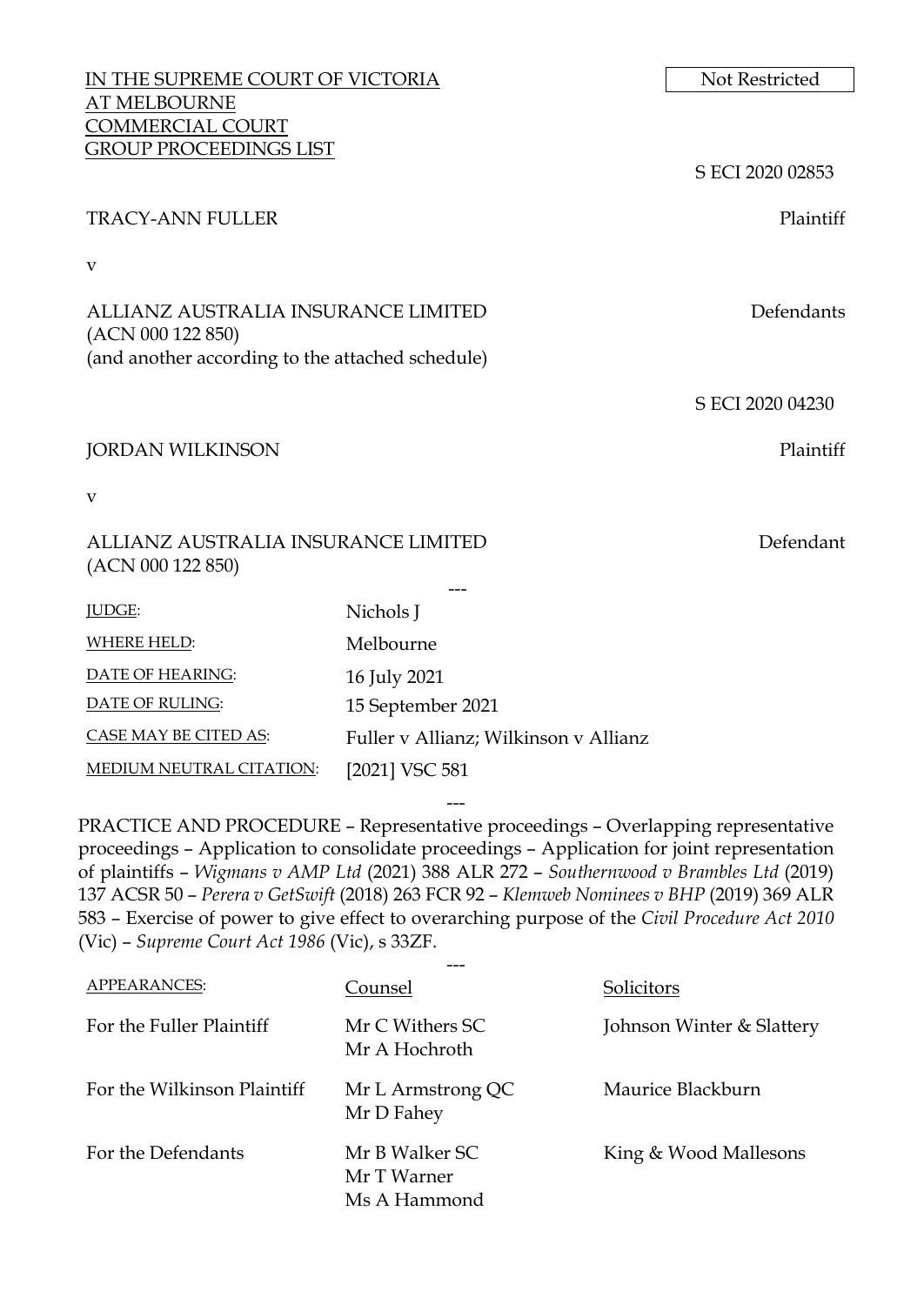# **PART A Introduction and background**

- 1 Jordan Wilkinson and Tracy Ann-Fuller have commenced overlapping representative proceedings under Part 4A of the *Supreme Court Act 1986* (Vic) against Allianz Australia Insurance Limited<sup>[1](#page-1-0)</sup> for claims arising out of the sale of "add-on" insurance products to consumers at the point at which they purchased cars or motorcycles from motor vehicle dealers. The products include loan protection ("consumer credit") insurance, purchase price ("GAP" or "shortfall") insurance, extended motor warranties and tyre and rim insurance. Broadly, the plaintiffs claim compensation for misleading or deceptive conduct, unconscionable conduct or unjust enrichment in relation to the sale of the insurances. The claims are disputed.
- 2 There is significant overlap between the proceedings, but they are not identical. Each has been commenced as representing an "open class". Mr Wilkinson and Ms Fuller (together, the **plaintiffs**) bring a joint application for consolidation of the proceedings, in particular the plaintiffs seek, in substance:
	- (a) an order under rule 9.12 of the *Supreme Court (General Civil Procedure) Rules 2015* (**Rules**) and s 33ZF of the *Supreme Court Act 1986* (Vic) (**the Act**) that the proceedings be consolidated, appointing each of them to be joint plaintiffs in the consolidated proceeding;
	- (b) that their respective solicitors, Maurice Blackburn and Johnson Winter  $\&$ Slattery (**JWS**) be granted leave to be jointly named as solicitors on the record for the plaintiffs in the consolidated proceeding, subject to the provision of undertakings to be given to the Court:
		- (i) by each of the plaintiffs to, enter into a co-operative litigation protocol (**Protocol**) (the terms of which are discussed below) and to instruct his or her solicitors to comply with the Protocol in conducting the

<span id="page-1-0"></span>

<sup>1</sup> Allianz Australia Life Insurance Limited is also a defendant to Ms Fuller's proceeding, but not a defendant to Mr Wilkinson's proceeding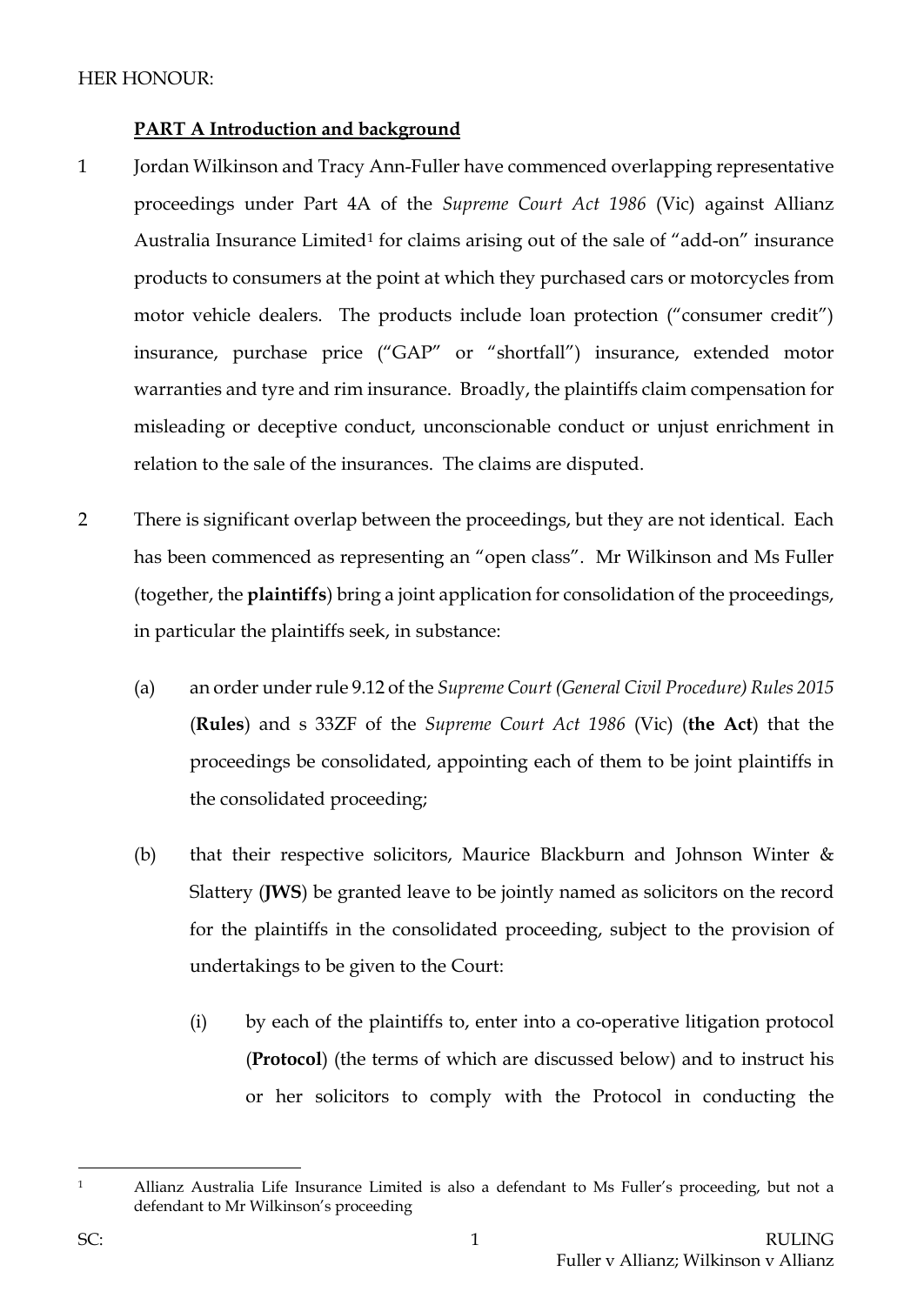consolidated proceeding;

- (ii) by each of Maurice Blackburn and JWS, to conduct the consolidated proceeding in accordance with the Protocol;
- (c) that subject to further order, costs incurred in each proceeding be costs in the consolidated proceeding;
- (d) that the cost of any work performed in the consolidated proceeding on and after the date of these orders that is performed by reason of there being two firms of solicitors jointly representing the plaintiffs rather than one firm (**Duplicated Work**),
	- (i) not be recoverable against group members in the consolidated proceeding;
	- (ii) not be recoverable against the defendants in the consolidated proceeding;

# (**Cost Limiting Orders**);

- (e) for the appointment of a "costs referee" pursuant to rule 50.01 of the Rules and s 33ZF of the Act for the purposes of identifying any duplicated work being performed by the lawyers acting in the consolidated proceeding as the proceeding progresses, with the costs of the referee to be borne equally by the plaintiffs in the consolidated proceeding.
- 3 The plaintiffs contend, in short, that the proposed consolidation is in the interests of group members and will also promote the overarching purpose[2](#page-2-0) because it allows the claims of all group members to be determined without delay or deferral, in a single proceeding. Because of the terms on which the consolidation is sought, group members will not be exposed to additional costs by reason of the order permitting two solicitors on the record, and will be represented by appropriately experienced lawyers. The proposed consolidation orders will not prejudice the defendants'

<span id="page-2-0"></span><sup>2</sup> *Civil Procedure Act 2010* (Vic) s 7.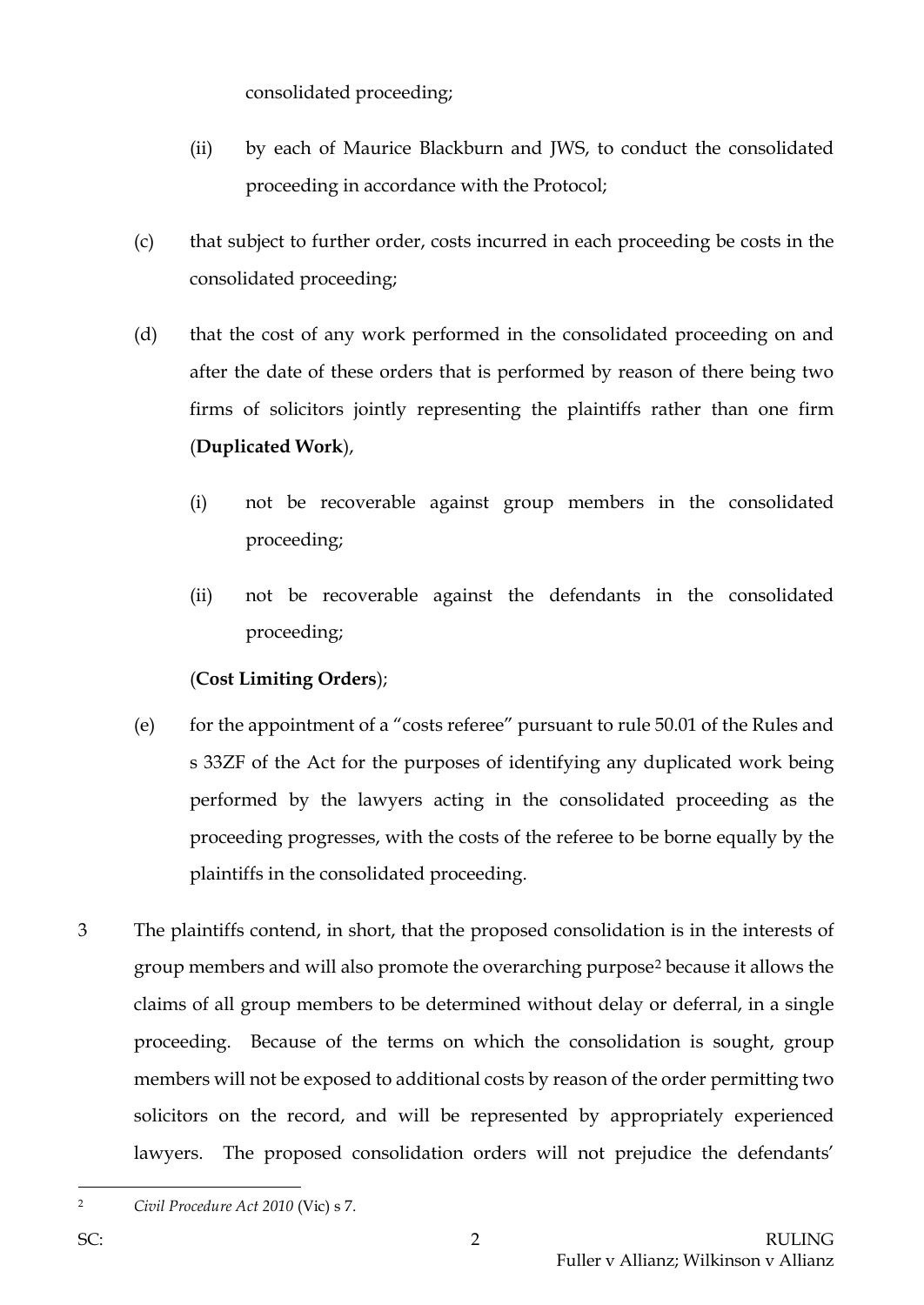interests. The defendants will not have to defend multiple proceedings and because of the terms on which consolidation is sought, they will not be exposed to additional costs.

- 4 The defendants oppose the application. They say that the inevitable result of permitting two firms of solicitors to appear on the record will be the inflation of the costs that would otherwise be incurred, compared with the relevant alternative – that one of the cases is stayed and the other proceeds. The costs will be to the account of the plaintiffs but the defendants may be exposed to the risk of paying a portion of the plaintiffs' costs in the event that the proceeding is unsuccessful.
- 5 Separately but relatedly, they contend that the problem of multiplicity should be determined together with the applications that each of the plaintiffs have foreshadowed for group costs orders (or GCOs) pursuant to s 33ZDA of the Act. The Court should reject the application for consolidation and instead require the parties to contest a "carriage motion", putting forward competing proposals for the conduct of their respective proceedings, in relation to which the defendants would move for a stay of one of the proceedings (they did not say which one). Were the plaintiffs required to put forward competing group costs order proposals in the context of a competitive carriage motion, there would be a *"*real substantial possibility*"* that the parties would nominate lower proposed GCO percentage rates than they would otherwise jointly seek in respect of a consolidated proceeding, with the result that any GCO made by the Court in respect of whichever one of the proceedings was permitted to continue, would be lower than any group cost order that the Court might make in respect of the proposed consolidated proceeding. Group members and the defendants would thereby be exposed to lower costs.
- 6 On the subject of group costs orders the defendants said that the interaction between questions of multiplicity and such orders present novel questions that should be decided in these cases, in the context of a competition between the proceedings. Finally, the defendants said that there was no basis to depart from the ordinary rule that there be one firm of solicitors on the record; there being no real benefit to group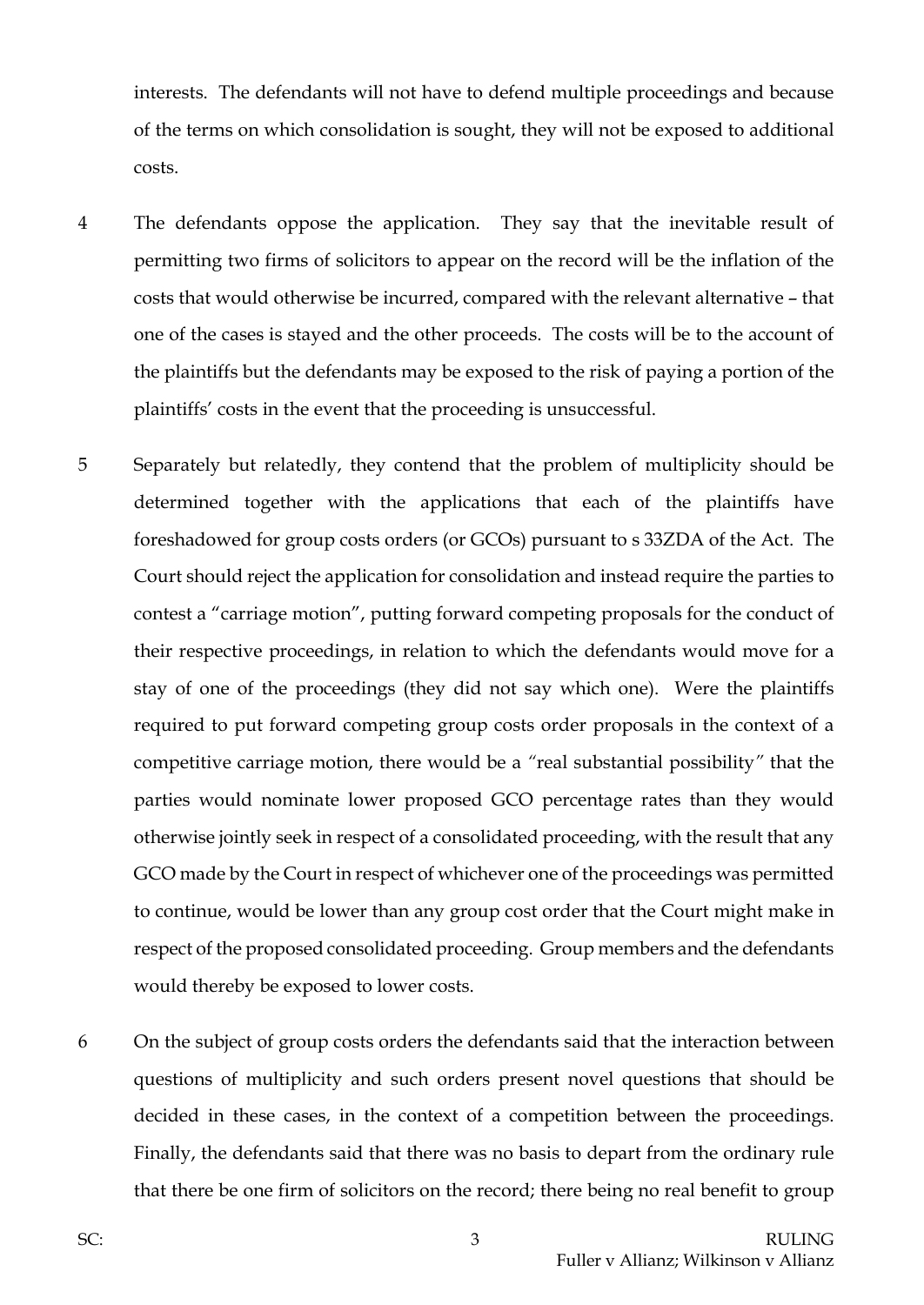members, only a benefit flowing to the law firms.

- 7 It was not in dispute that the Court has power to order a consolidation of the proceedings and to appoint two solicitors to act on the record. The question is whether the proposed orders are an appropriate exercise of discretion in the circumstances of this case.
- 8 For the reasons that follow, the plaintiffs' application for consolidation of the proceedings *Jordan Wilkinson v Allianz Australia Insurance Limited* (S ECI 2020 04230) (**Wilkinson proceeding**) and *Tracy-Ann Fuller v Allianz Australia Insurance Limited & Anor* (S ECI 2020 02853) (**Fuller proceeding**), and leave for Maurice Blackburn and JWS to be named jointly as solicitors on the record for the joint plaintiffs in the consolidated proceeding, will be granted, on the terms set out in the **Annexure**.

## **Part B - Legal framework – Overlapping Representative Proceedings**

- 9 The principles governing applications of this kind are well developed. They have been worked out in numerous cases, for the most part in the Federal Court (including in the Full Court of that Court) and in the New South Wales Supreme Court and Court of Appeal, under Part IVA of the *Federal Court Act 1976* (Cth) and Part 10 of the *Civil Procedure Act 2005* (NSW), which are near-identical cognates of Part 4A of the Victorian *Supreme Court Act*.[3](#page-4-0) Those principles were recently endorsed by the High Court in *Wigmans v AMP Ltd*.[4](#page-4-1) Although the principles are well understood, they repay re-stating on this application, for reasons that will become clear.
- 10 The starting point is that there is no provision in Part 4A or its equivalents that expressly or impliedly prevents the filing of a second representative proceeding against a defendant in relation to a controversy. To the extent that proposition was

<span id="page-4-0"></span><sup>&</sup>lt;sup>3</sup> The question of overlapping group proceedings has only been considered once previously in this Court, in *Stallard v Treasury Wine Estates Ltd* [2020] VSC 679 (*Treasury Wine*), in which the plaintiffs, like the plaintiffs here, sought an order for consolidation.

<span id="page-4-1"></span><sup>4</sup> *Wigmans v AMP Ltd* (2021) 388 ALR 272 (Gageler, Gordon and Edelman JJ) (*Wigmans HCA*), 299 [106]; citing *Johnson Tiles Pty Ltd v Esso Australia Ltd* (1999) ATPR 41-679*;* [1999] FCA 56 (*Johnson Tiles*); *Kirby v Centro Properties Ltd* (2008) 253 ALR 65 (*Kirby*)*; Smith v Australian Executor Trustees Ltd* [2016] NSWSC 17*; Cantor v Audi Australia Pty Ltd (No 2)* [2017] FCA 1042*; McKay Super Solutions Pty Ltd (as trustee for the McKay Super Solutions Fund) v Bellamy's Australia Ltd* [2017] FCA 947 (*Bellamy's)*; *Perera v GetSwift Ltd* (2018) 263 FCR 92; *Wileypark Pty Ltd v AMP Ltd* (2018) 265 FCR 1.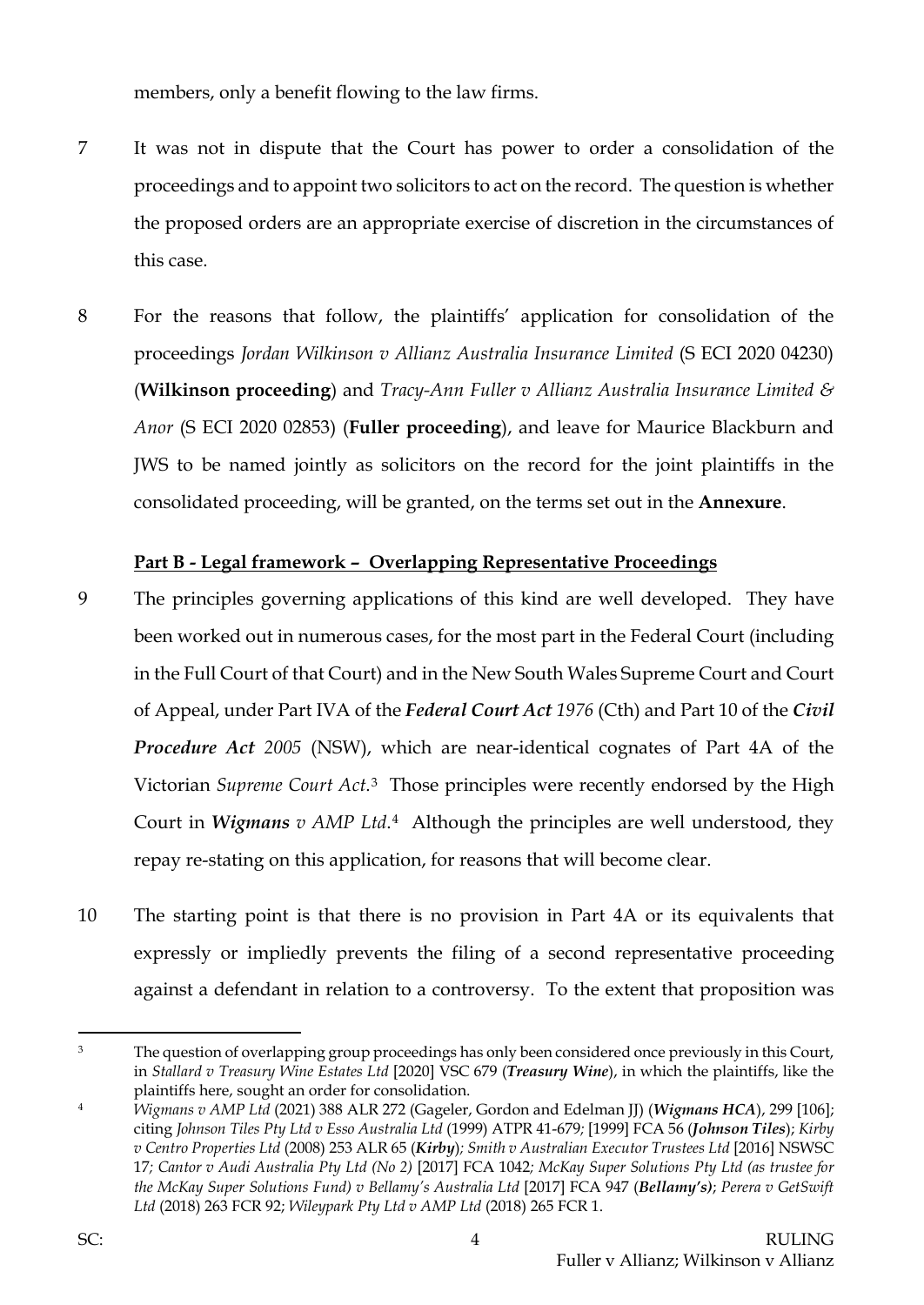contested, it was resolved by the High Court in *Wigmans*. As the High Court said in *Wigmans* (of the equivalent Federal and New South Wales provisions), the fact that there may be multiple proceedings which overlap in various ways is not inconsistent with one objective of Part IVA,<sup>[5](#page-5-0)</sup> which is to increase efficiency in the administration of justice. The legislation poses, but does not answer, the multiplicity question.[6](#page-5-1) As the Full Court of the Federal Court said earlier in *Perera v GetSwift Ltd*,[7](#page-5-2) the object of Part IVA is facultative, not restrictive, and in permitting more efficient dispute resolution through group proceedings Part IVA "does not insist on the *most* efficient means of dispute resolution".[8](#page-5-3)

- 11 That fact must be understood in light of an equally foundational principle, which is that multiplicity of proceedings is not to be encouraged and competing representative proceedings may be inimical to the administration of justice.[9](#page-5-4)
- 12 Multiple representative proceedings against the same defendant on overlapping subject matter do not therefore constitute an abuse of process, but a problem for courts to solve.[10](#page-5-5) The factors that might be relevant to managing competing group proceedings cannot be exhaustively stated and will vary from case to case.[11](#page-5-6) The task is one of ensuring justice is done in the proceedings that have been commenced, where courts must be astute to protect the best interests of group members.[12](#page-5-7)
- 13 Orders facilitating the management of multiple overlapping representative proceedings are commonly made under the provisions equivalent to s 33ZF of the Act, in the *Federal Court Act* (s 33ZF), and the *Civil Procedure Act NSW* (s 183). Section 33ZF confers on the court a broad power which extends to encompass all procedures, including interlocutory orders, necessary or appropriate to bring the matter to a fair

<span id="page-5-0"></span><sup>5</sup> Part IVA of the *Federal Court Act 1976* (Cth) is in almost identical terms to Part 4A of the *Supreme Court Act 1958* (Vic).

<span id="page-5-1"></span><sup>6</sup> *Wigmans HCA*, 291-2 [77].

<span id="page-5-2"></span><sup>7</sup> *Perera v GetSwift Ltd* (2018) 263 FCR 92 (Middleton, Murphy and Beach JJ) (*GetSwift*).

<span id="page-5-3"></span><sup>8</sup> *GetSwift,* 126 [148].

<span id="page-5-4"></span><sup>9</sup> *Wigmans HCA*, 299 [106].

<span id="page-5-5"></span><sup>10</sup> *Wigmans HCA,* 300 [107] citin*g GetSwift* at [150].

<span id="page-5-6"></span><sup>11</sup> *Wigmans HCA*, 300 [109].

<span id="page-5-7"></span><sup>12</sup> *Wigmans HCA*, 300 [109], 302 [116]–[117].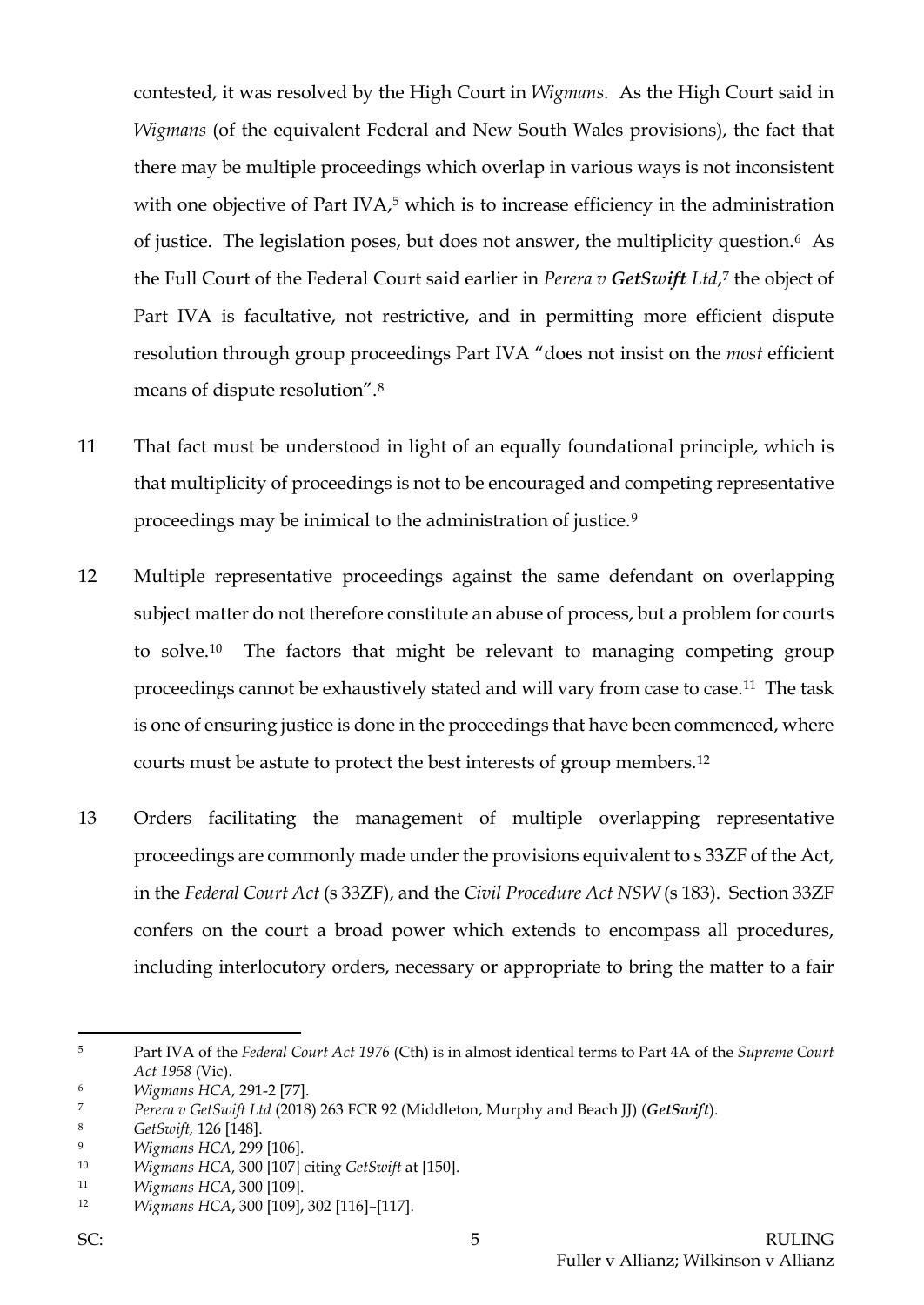hearing on a just basis.[13](#page-6-0) In exercising a power of this kind the court has a protective role in respect of group members, whose interests are to be given primary consideration.[14](#page-6-1) Where a proposal to resolve a multiplicity problem affects the defendant, its interests are also relevant. The interests of funders and law-firms acting in representative proceedings are not.[15](#page-6-2)

- 14 The defendants' characterisation of the staying of one or other of the competing proceedings as the "orthodox" approach to resolving the problem of multiplicity was erroneous. Successive courts, including the High Court, have recognised that there is no "one size fits" all solution to the multiplicity problem. Multiplicity may be resolved in a number of ways including the staying of one or more overlapping proceedings, the consolidation of proceedings, the joint management and joint hearing of proceedings (without staying any of them or consolidating them), also employing at times, the "closure" of open classes in conjunction with other options. Staying all but one set of proceedings is far from the only possible solution.[16](#page-6-3) As the New South Wales Court of Appeal said in *Wigmans,* there are various permutations and there is, and should be, an inherent flexibility as to how the vice of multiplicity (which also appears in other contexts such as trans-national litigation), should be handled.[17](#page-6-4)
- 15 Each solution may be unsatisfactory in one way or another. As the Full Court of the Federal Court has observed, there is no one right answer to questions that arise in this context and no "silver bullet" solution to a problem that may require weighing incommensurable and competing considerations, about which judges may take different views.[18](#page-6-5)
- 16 In *Wigmans*, although not deciding whether to permit consolidation (it was not proposed in that case) the High Court recognised that consolidation of competing

<span id="page-6-0"></span><sup>13</sup> *BMW Australia Ltd v Brewster* (2019) 374 ALR 627, 638 [45], 640 [54] (Kiefel CJ, Bell and Keane JJ, Nettle and Gordon JJ agreeing) (*Brewster*) (citing *Johnstone v HIH Ltd* [2004] FCA 190).

<span id="page-6-1"></span><sup>14</sup> *Wigmans v AMP Ltd* (2019) 103 NSWLR 543, 345 [103]–[104] (Meagher and Payne JJA) (*Wigmans NSWCA*); *Wileypark Pty Ltd v AMP Ltd* (2018) 265 FCR 1, 7-8 [14]-[15] (Allsop CJ) (*Wileypark*).

<span id="page-6-2"></span><sup>15</sup> See for example, *Kirby*, 68–9 [9]–[12], 72 [28] (Finkelstein J); *Wileypark*, 7–8 [14]–[18] (Allsop CJ).

<span id="page-6-3"></span><sup>16</sup> *Wigmans HCA*, 299 [106]; *Wigmans NSWCA*, 326 [8]–[9] (Bell P).

<span id="page-6-4"></span><sup>17</sup> *Wigmans NSWCA,* 326 [8]–[9] (Bell P).

<span id="page-6-5"></span><sup>18</sup> *GetSwift*, 151–2 [274].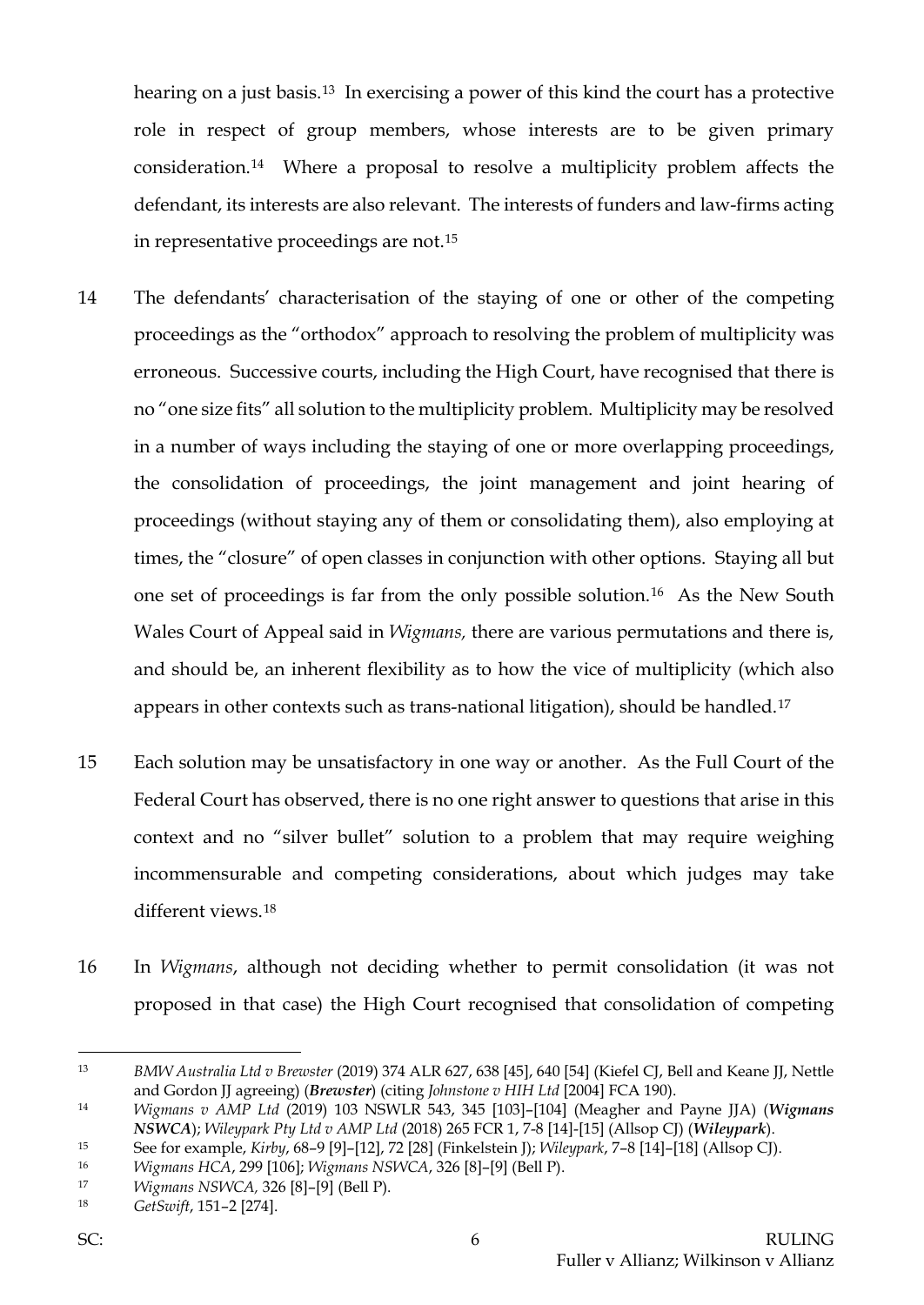proceedings is one solution among others, to the question posed by the legislation permitting group proceedings.[19](#page-7-0) The New South Wales Court of Appeal said (also in *Wigmans*) that consolidation was in fact the tool most commonly deployed to address the problem of multiplicity.[20](#page-7-1)

- 17 Well before the enactment of Part 4A and its cognates, courts have looked to the consent of the parties to fashion the means of dealing with the vice of multiplicity of civil suits against a defendant.[21](#page-7-2) It has been recognised in the context of contemporary representative proceedings that while there is power to consolidate even without the parties' consent, consolidation as a solution to multiplicity will usually only be employed where there is agreement between the parties, solicitors and any funders, and in the absence of agreement substantive practical difficulties can arise.[22](#page-7-3)
- 18 Because consolidation of overlapping group proceeding is most commonly facilitated by the consent of the parties, it has arisen for consideration in conjunction with the question whether the legal representatives of the parties should be permitted to jointly appear on the record in a consolidated proceeding in which those parties become joint plaintiffs. As discussed below, there is now a well-established line of cases permitting joint representation in these circumstances, subject to the requirement that the future conduct of the consolidated proceeding is likely to be consistent with the interests of group members and with the overarching purpose, and not prejudicial to the defendants.[23](#page-7-4)
- 19 A just resolution of a dispute is to be understood in light of the purposes and objectives of the *Civil Procedure Act 2010* (Vic) (the **CPA**) and like provisions, and the public interest in avoiding delay and expense in the administration of justice.<sup>[24](#page-7-5)</sup> In exercising

<span id="page-7-0"></span><sup>19</sup> *Wigmans HCA*, 299 [106] n 146.

<span id="page-7-1"></span><sup>20</sup> *Wigmans NSWCA,* 335 [54] (Bell P).

<span id="page-7-2"></span><sup>21</sup> *Amos v Chadwick* (1878) 9 Ch D 459, 462-3 (as cited in *Wigmans HCA*, 297 [99]).

<span id="page-7-3"></span><sup>22</sup> See *GetSwift*, 106–8 [48]–[59]; *Southernwood v Brambles Ltd* (2019) 137 ACSR 540, 544 [13] (Murphy J) (*Southernwood*) and the authorities summarised there at 549–59 [40]–[42] (Murphy J); *Zonia Holdings Pty Ltd v Commonwealth Bank of Australia Limited (No 2)* [2019] FCA 1061; c.f. *Pallas v Lendlease Corporation Ltd* [2019] NSWSC 1631, [8] (Hammerschlag J).

<span id="page-7-4"></span><sup>23</sup> See for example *Klemweb Nominees v BHP* (2019) 369 ALR 583, 615-17 [155]–[160] (Lee J, Middleton and Beach JJ agreeing at 590, [34]) (*Klemweb*).

<span id="page-7-5"></span><sup>24</sup> *GetSwift*, 123–5 [137]–[141]; *UBS AG v Tyne* (2018) 265 CLR 77, 93–4 [38] (Kiefel CJ, Bell, Keane JJ), 104–5 [70]–[72] (Gageler J).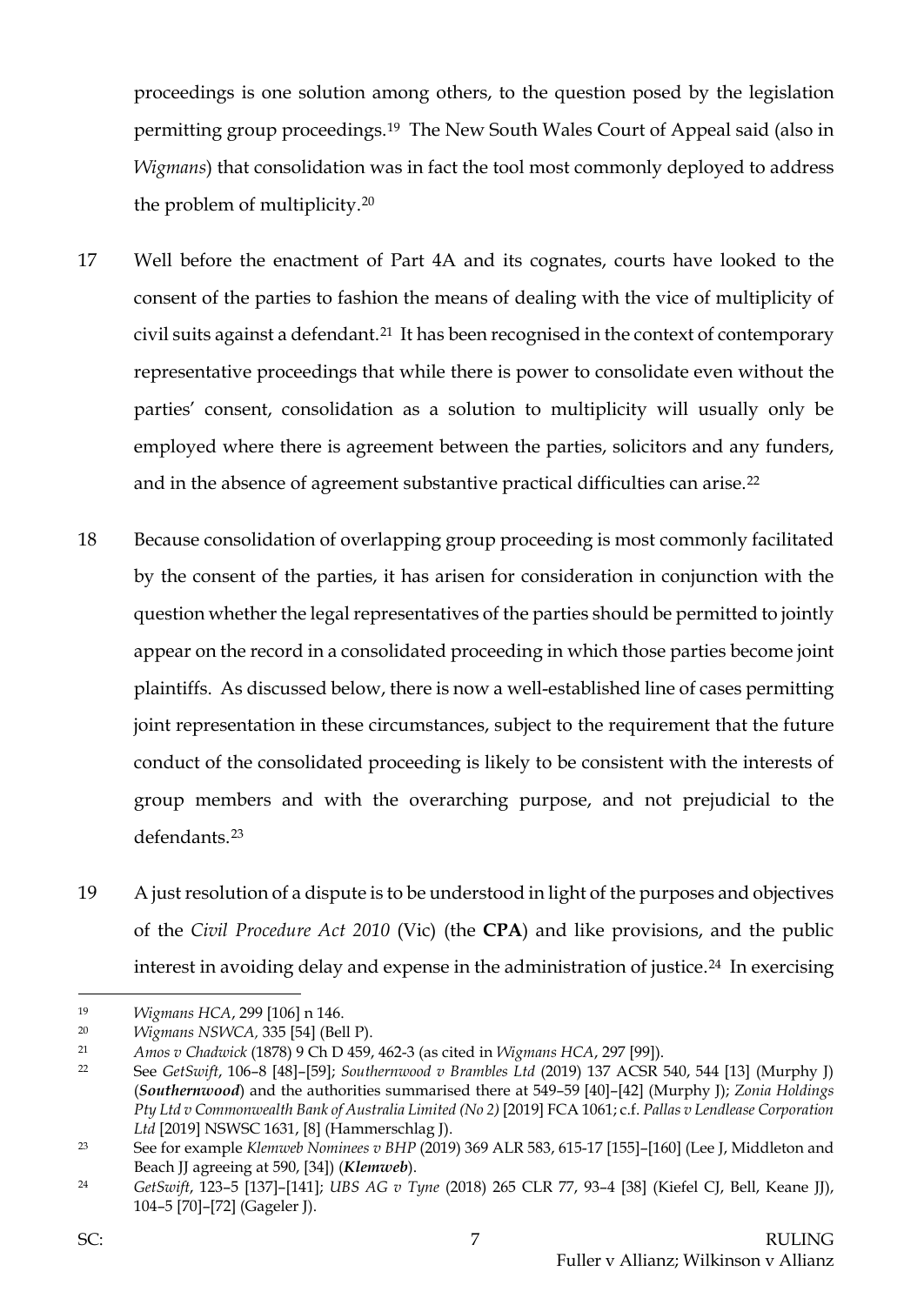the power conferred by s 33ZF I am required to seek to give effect to the overarching purpose defined in the CPA (which is to facilitate the just, efficient, timely and cost effective resolution of the real issues in dispute), and to further that purpose by having regard to objects set out in the CPA which include:[25](#page-8-0)

- (a) the just determination of the proceeding;
- (b) the public interest in the early settlement of disputes by agreement between the parties;
- (c) the efficient conduct of the business of the Court and the efficient use of judicial and administrative resources;
- (d) minimising any delay between the commencement of the proceeding and its listing for trial beyond that reasonably required for any interlocutory steps that are necessary for the fair determination of the real issues in dispute and the preparation of the case for trial;
- (e) the timely determination of the civil proceeding
- 20 In the context of the requirement of the judicial system to accommodate the particular problem presented by overlapping group proceedings, courts (including the High Court) have recognised the importance of these values as expressed in like legislation, in particular the fact that integral to a just resolution of a civil dispute is the minimisation of delay and expense, having regard to the efficient use of the Court's resources.[26](#page-8-1)

## **Part C – present proceeding and proposed consolidation**

21 The Fuller proceeding was commenced on 7 July 2020. An amended statement of claim was filed in September 2020 and a defence in October 2020. JWS represents the plaintiff in that proceeding. The Wilkinson proceeding was commenced on 11 November 2020. Maurice Blackburn represents the plaintiff in that proceeding. The proceedings overlap, but there are some differences, including in respect of group

<span id="page-8-0"></span><sup>25</sup> CPA, ss 7–9. See, in a different context, *Yara Australia Pty Ltd v Oswal* (2013) 41 VR 302 at 311 [25] (Redlich and Priest JJA, Macaulay AJA).

<span id="page-8-1"></span><sup>26</sup> *Wigmans HCA*, 290–1 [74]; *Get Swift*, 123–5 [137]–[141].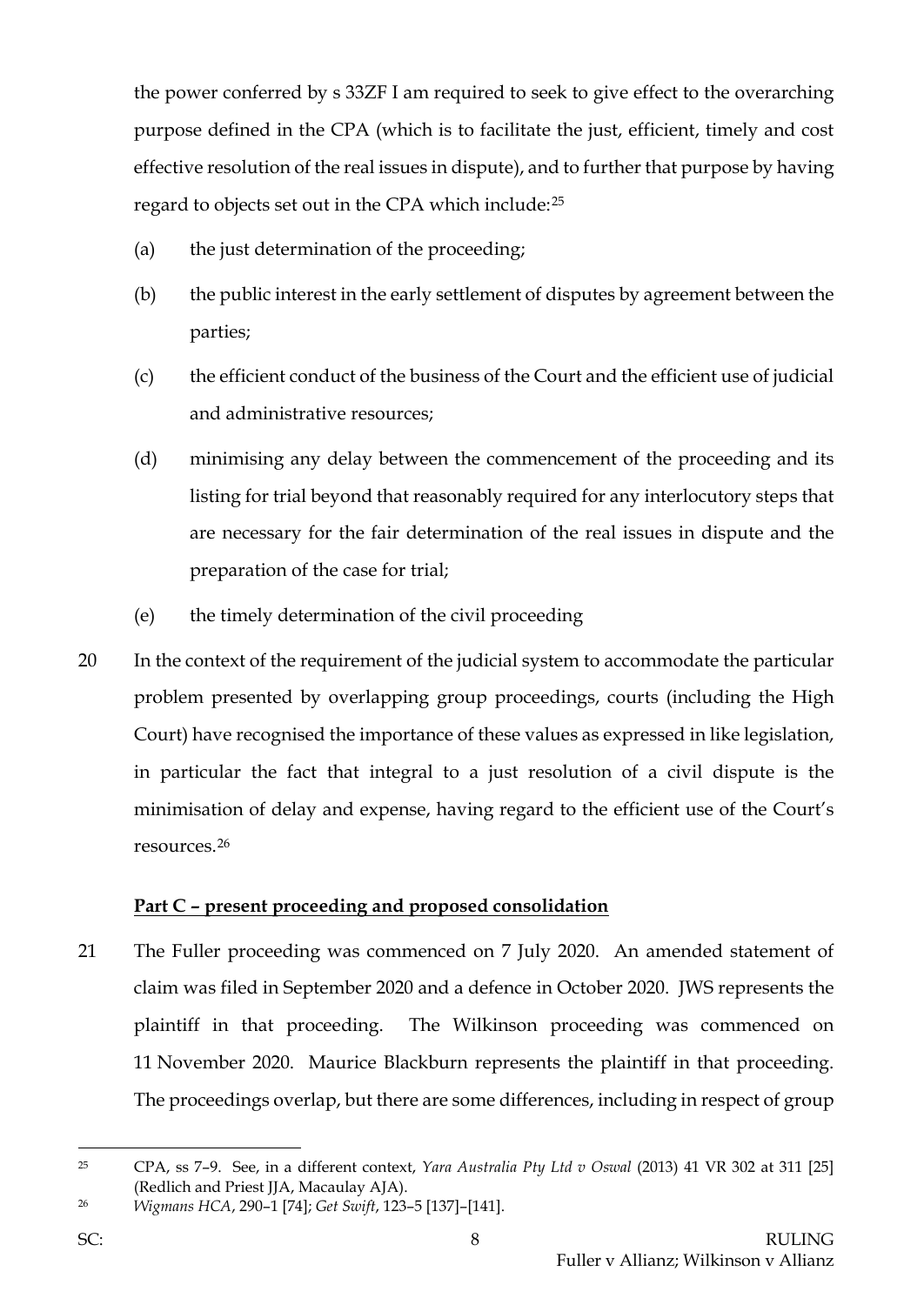membership.

- 22 The Fuller proceeding is issued on behalf of all persons who:<sup>[27](#page-9-0)</sup>
	- (a) at any time during the period 1 June 2006 to 7 July 2020 inclusive purchased one or more of the defined add-on insurance products at or around the time they purchased a motor vehicle or motorcycle from a vehicle dealer;
	- (b) in conjunction with that purchase were issued one or more of the addon insurance products by Allianz (the first defendant) or Allianz Life (the second defendant);
	- (c) became liable to pay (directly or indirectly), a premium to one of the defendants for the add-on insurance products;
	- (d) have suffered loss or damage by reason of the conduct the subject of the claim.
- 23 The Wilkinson proceeding is brought on behalf of all persons who:
	- (a) at any time between 1 June 2006 and 11 November 2020 purchased a motor vehicle or motorcycle from a dealer who was an authorised representative of Allianz for the purpose of arranging insurance for customers of the dealer in connection with the customer's purchases of vehicles;
	- (b) purchased the said vehicle using loan finance arranged by the dealer and in conjunction with that purchase, also purchased any of the defined add-on insurance products. (Those products are not identical to the products the subject of the Fuller proceeding in that they not only include products *offered* by Allianz, but also those *underwritten* by Allianz Life and OnePath Life Limited (**OnePath**));
	- (c) by reason of those purchases made premium payments to Allianz directly or indirectly;
	- (d) have suffered loss or damage by reason of the conduct the subject of the claim;
	- (e) there are like exclusions in the group definition.
- 24 The group of persons represented in the Fuller proceeding is broader than in the Wilkinson proceeding to the extent that in the Fuller proceeding group members are not required to have purchased their vehicles using finance arranged by car dealers, which is a requirement for group members in the Wilkinson proceeding. On the other hand, the Wilkinson proceeding extends to products underwritten by Allianz Life and

<span id="page-9-0"></span><sup>&</sup>lt;sup>27</sup> The group definitions for each proceeding are set out here in substance, omitting some detail.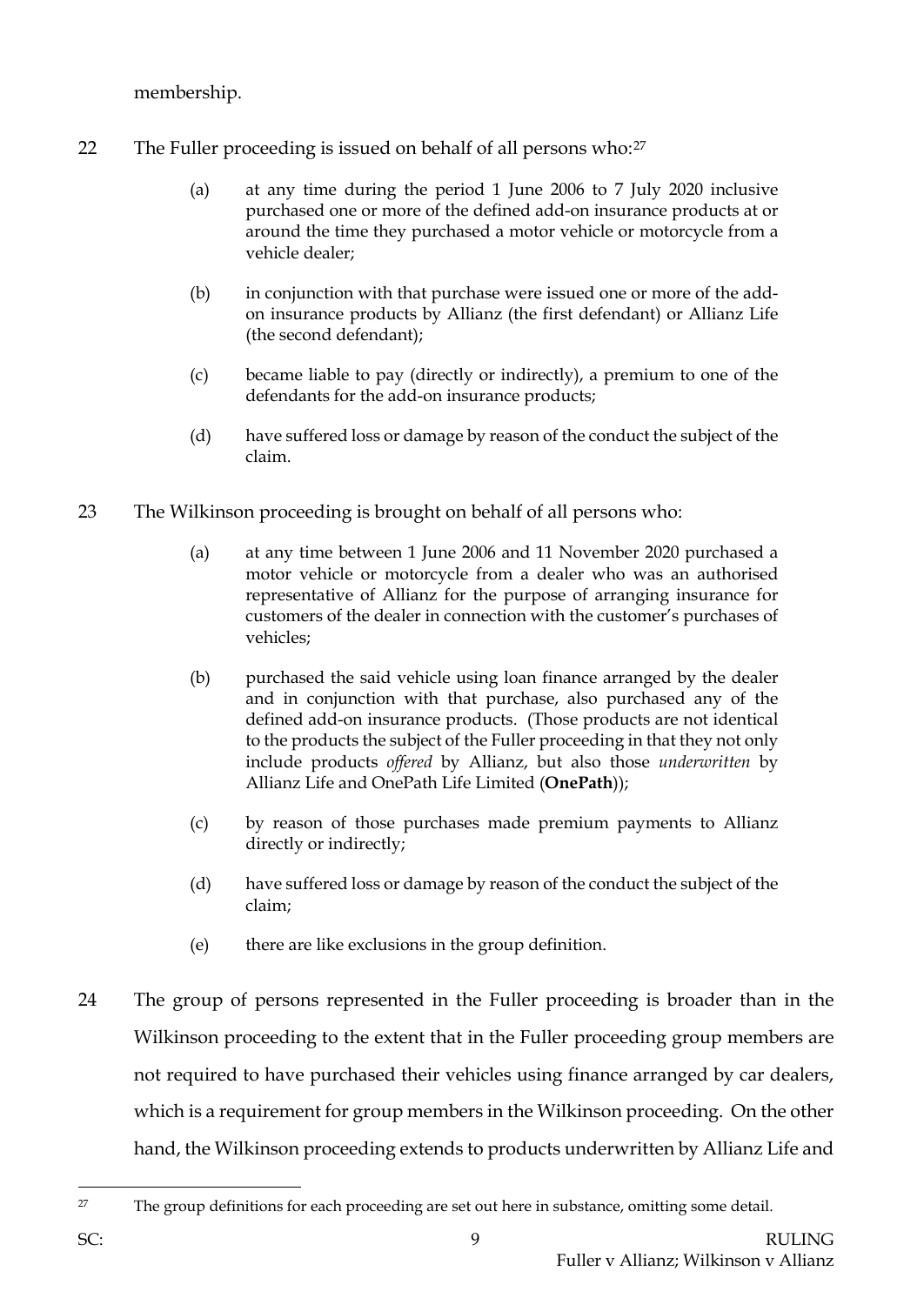another insurer, OnePath, whereas the Fuller proceeding covers products issued by Allianz and Allianz Life only.[28](#page-10-0) The period in the Wilkinson proceeding extends to November 2020, whereas the period for the Fuller proceeding ceases at 7 July 2020. Allianz Life is a defendant to the Fuller proceeding, but is not a defendant to the Wilkinson proceeding. Wilkinson alleges contraventions of personal advice obligations contained in ss 961B and 961J, or in the alternative s 961L, of the *Corporations Act 2001* (Cth). The Fuller proceeding does not.

- 25 If an order for consolidation is made, the plaintiffs will file a consolidated statement of claim incorporating the additional causes of action from the Wilkinson proceeding and including a common relevant period and group definition. The amended proceeding will permit the claims of group members in both proceedings to be prosecuted in a single proceeding.[29](#page-10-1)
- 26 The consolidation proposal is that Maurice Blackburn and JWS be joint solicitors in the consolidated proceeding, subject to the provision of undertakings by each plaintiff and each law firm to the effect set out above. The undertakings provide for the entry into and compliance with the proposed Protocol. The Protocol reflects in almost identical terms the protocol that I approved in an earlier case, *Stallard v Treasury Wine Estates Ltd and Napier v Treasury Wine Estates Ltd* (*Treasury Wine*).[30](#page-10-2) It sets out a number of mechanisms aimed at facilitating effective collaboration between Maurice Blackburn and JWS. It provides for the unification of decision-making, counsel teams, administrative processes and the joint conduct of all common aspects of the consolidated proceeding.
- 27 The central elements of the proposal for the conduct of a consolidated proceeding with joint solicitors, are these:

<span id="page-10-0"></span><sup>28</sup> In the Wilkinson Proceeding it is alleged that Allianz (the defendant in that proceeding) offered the add-on insurance products on its own behalf or on behalf of Allianz Life or OnePath as their agent. Allianz Life and OnePath underwrote the "Trauma and Death" component of one of the products (the Loan Protection Insurance product).

<span id="page-10-1"></span><sup>&</sup>lt;sup>29</sup> Solicitors for the respective plaintiffs gave evidence that that would occur.

<span id="page-10-2"></span><sup>30</sup> See in particular the orders in the Annexure in *Treasury Wine.*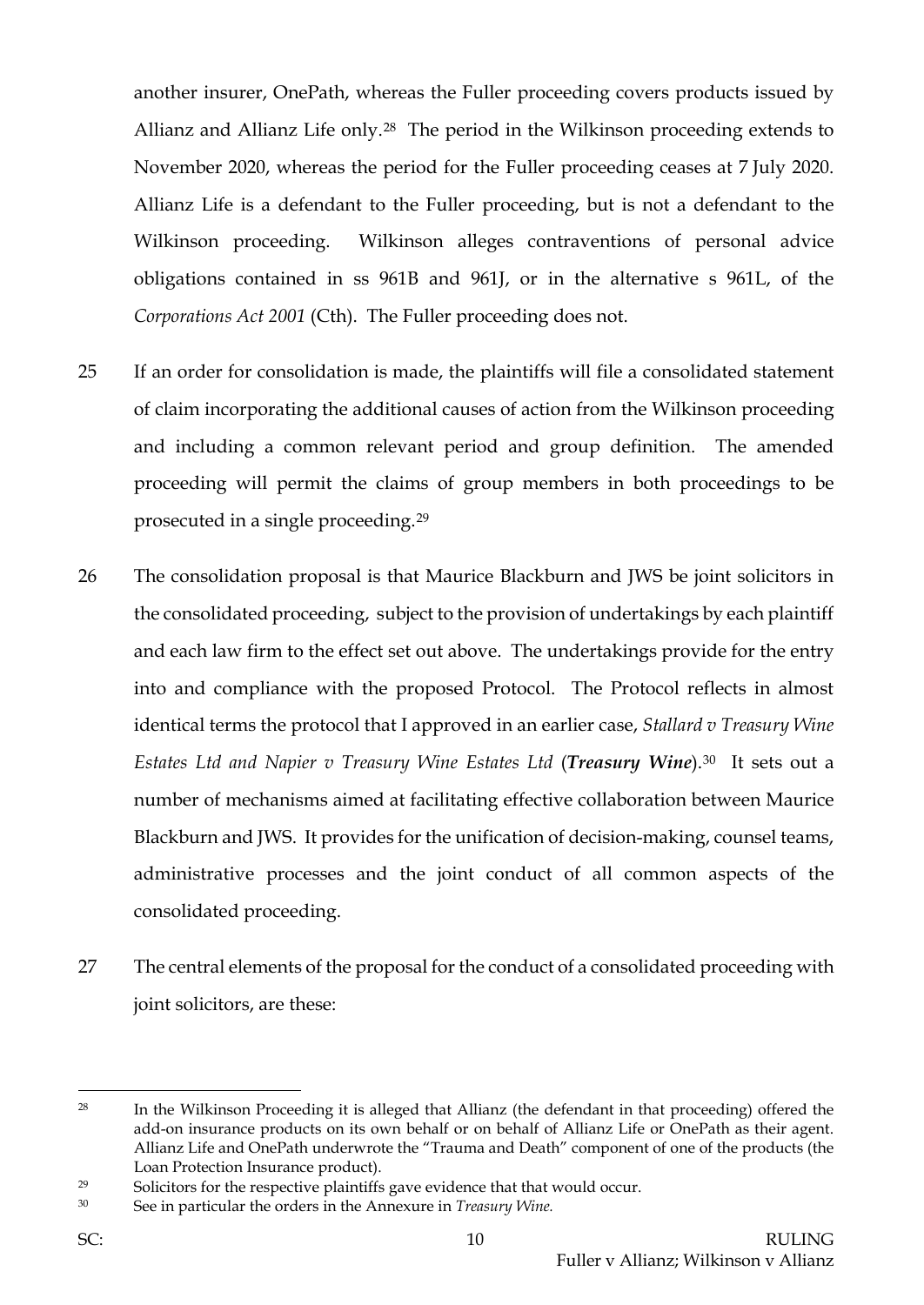- (a) Ms Fuller instructs JWS and Mr Wilkinson instructs Maurice Blackburn;
- (b) Each of Fuller and Wilkinson undertakes to the Court to enter into a Protocol for the joint conduct of the proceeding and to instruct his or her solicitors to comply with the Protocol in conducting the proceeding;
- (c) Each of Maurice Blackburn and JWS undertakes to the Court to conduct the proceedings in accordance with the Protocol;
- (d) The interests of group members is to be the primary consideration in interpreting and giving effect to the Protocol, which includes provisions to the following effect:
	- (i) One set of counsel will be briefed to represent the plaintiffs and group members in the consolidated proceeding;
	- (ii) The plaintiffs will nominate one address for service and will jointly conduct correspondence with the defendants and the Court, save where it is agreed between them that one firm will conduct the correspondence on behalf of both of them. The effect is that as far as the Court and the defendants are concerned, the joint plaintiffs and their representatives will be acting as one;
	- (iii) The plaintiffs will jointly make and respond to interlocutory applications, jointly retain and brief expert witnesses, and jointly make and receive discovery (using the nominated agreed form of document management software, and such that the defendants do not have to produce discovery to the two plaintiffs separately);
	- (iv) Work is to be distributed between the firms on a 50/50 basis with the objective of avoiding duplication of cost and effort, in a manner which insofar as is possible ensures the number and seniority of personnel conducting a task will be no more than if there were a single firm conducting the proceeding;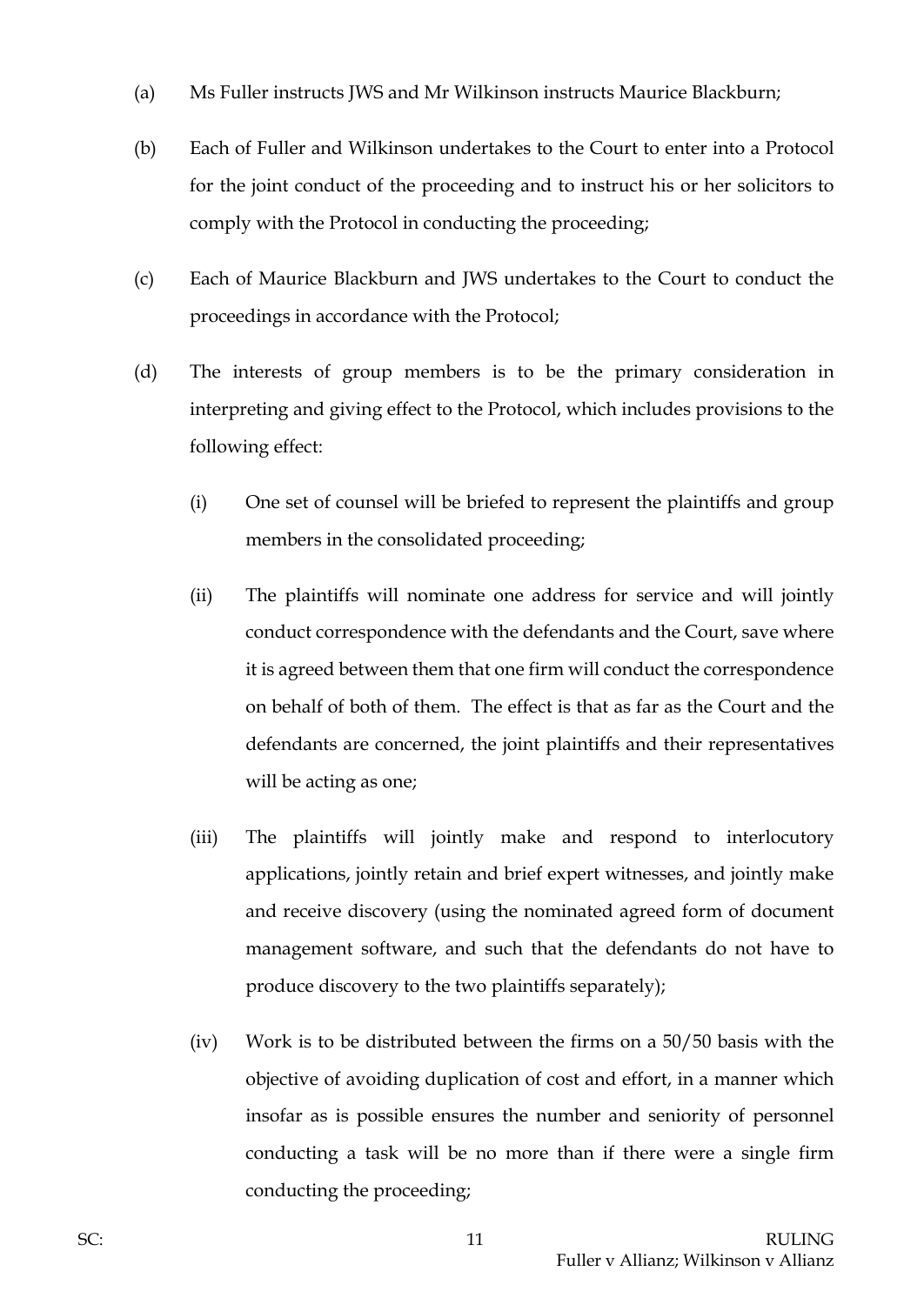- (v) The solicitors will convene a litigation committee comprising two lawyers from each firm (initially Mr Watson and Mr Buitendag), that will be responsible for managing the litigation, making major decisions in the litigation (which are defined) and determining the equal distribution and co-ordination of work between the firms. The litigation committee is to operate by unanimous agreement, and where the litigation committee is unable to reach unanimous agreement on any decision relating to the proceeding, the matter will be referred to the most senior counsel retained in the proceeding, or to an independent adjudicator, whose decision will be binding;
- (vi) Maurice Blackburn and JWS are to work together to avoid duplication of work;
- (vii) An independent costs referee is to be appointed for the purpose of conducting six monthly inquiries and preparing written confidential reports on the question whether there is any duplicated work;
- (viii) The Protocol may only be terminated or materially amended by order of the Court;
- (e) The plaintiffs seek orders that any costs of work performed in the consolidated proceeding by reason of there being two firms jointly representing the plaintiffs rather than one firm not be recoverable against group members or defendants (the **Cost Limiting Orders**).
- 28 The intended effect of the Protocol as far as the defendants are concerned is that they will be dealing as though with a single legal team acting for the joint plaintiffs.
- 29 The Protocol contains measures specifically intended to minimise the prospects that the joint engagement of two firms of solicitors will give rise to duplication in costs, but the Cost Limiting Orders are the most direct means of protecting group members and the defendants against exposure to costs consequent upon duplicated work.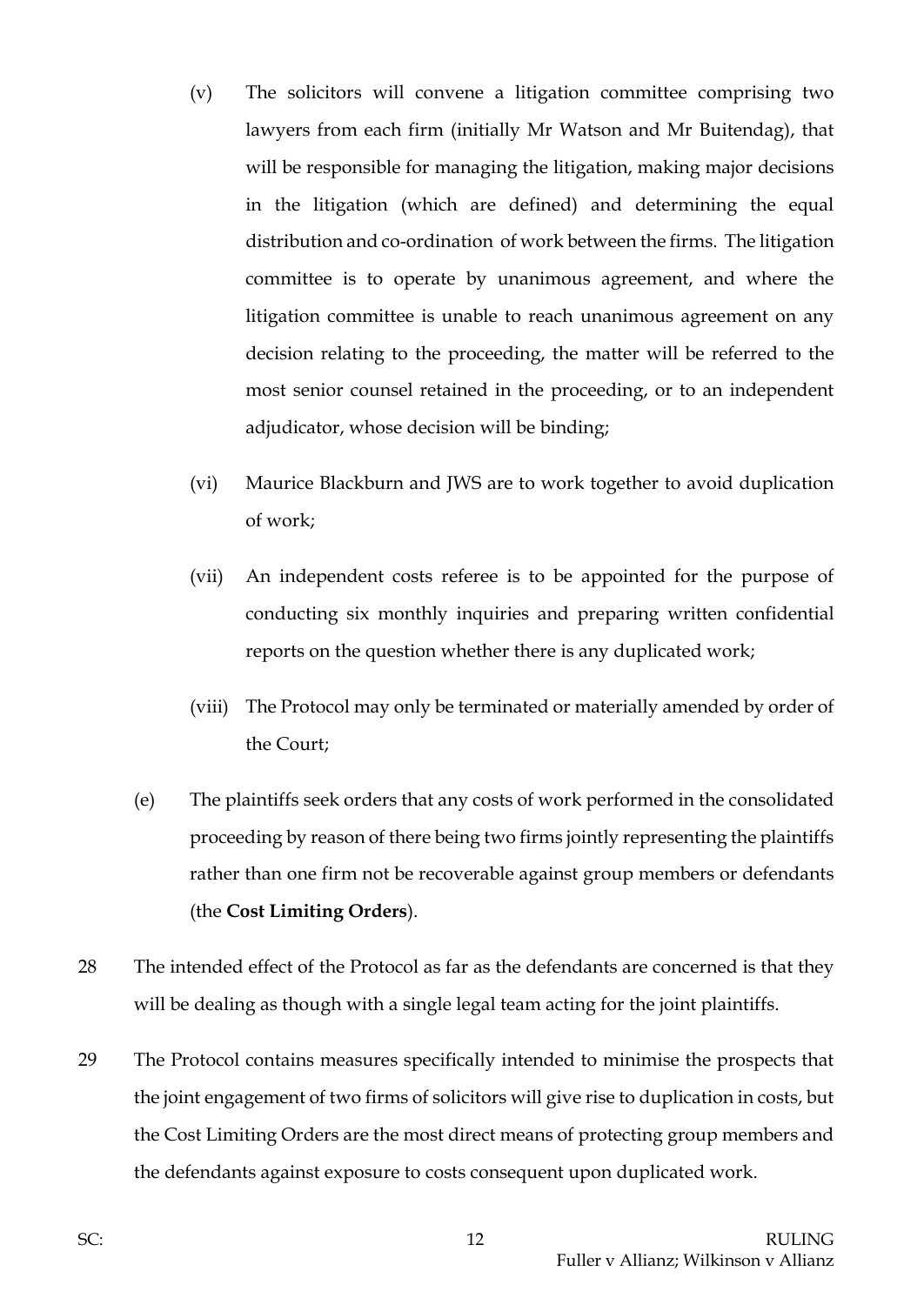- 30 The proposed arrangements (the terms on which consolidation is sought), like those in *Treasury Wine*, differ in two respects from the arrangements permitted by the Federal Court in other cases, namely that Cost Limiting Orders are sought at the outset, and that the Protocol is to be the subject of undertakings to the Court by each plaintiff and each firm of solicitors (by their nominated representative).
- 31 The plaintiffs also propose to enter into a Cooperation Agreement that concerns the mechanics of costs sharing between the plaintiffs. It provides, for example, that disbursements will be shared 50/50 between JWS and Maurice Blackburn, and anticipatory arrangements for distribution of GCO proceeds, in the event a group costs order is made in the consolidated proceeding.
- 32 On the question of funding for the proceedings, which is related to the question of costs, Maurice Blackburn acts for the plaintiff in the Wilkinson proceeding on a 'nowin, no-fee' basis. JWS acts for the plaintiff in the Fuller proceeding in effect on a 'nowin, no-fee' basis, as far as the plaintiff is concerned. For the purposes of funding this arrangement JWS has entered into a limited recourse loan with a third party funder, **Balance** Legal Capital I UK Ltd. If JWS receives payment following a successful outcome, Balance will be entitled to components of that payment, however Balance has no direct recourse to the plaintiff or group members. Each of the plaintiffs have foreshadowed an intention to seek a group costs order under s 33ZDA of the Act, which if granted, would replace their present funding arrangements. The plaintiffs have each indicated that in the event that orders for consolidation and joint representation are made, the joint plaintiffs will apply to the Court for a GCO, but that the proposal for consolidation is not contingent upon the Court making a GCO.
- 33 The proposal for joint conduct of the proceeding on the terms of the Protocol was not made in a vacuum. It was supported by the evidence of the principals of both law firms, who gave evidence on this application.
- 34 Mr Andrew Watson is a principal of Maurice Blackburn and has, since 2011, been head of its Class Actions Division. He has conducted, participated in or supervised more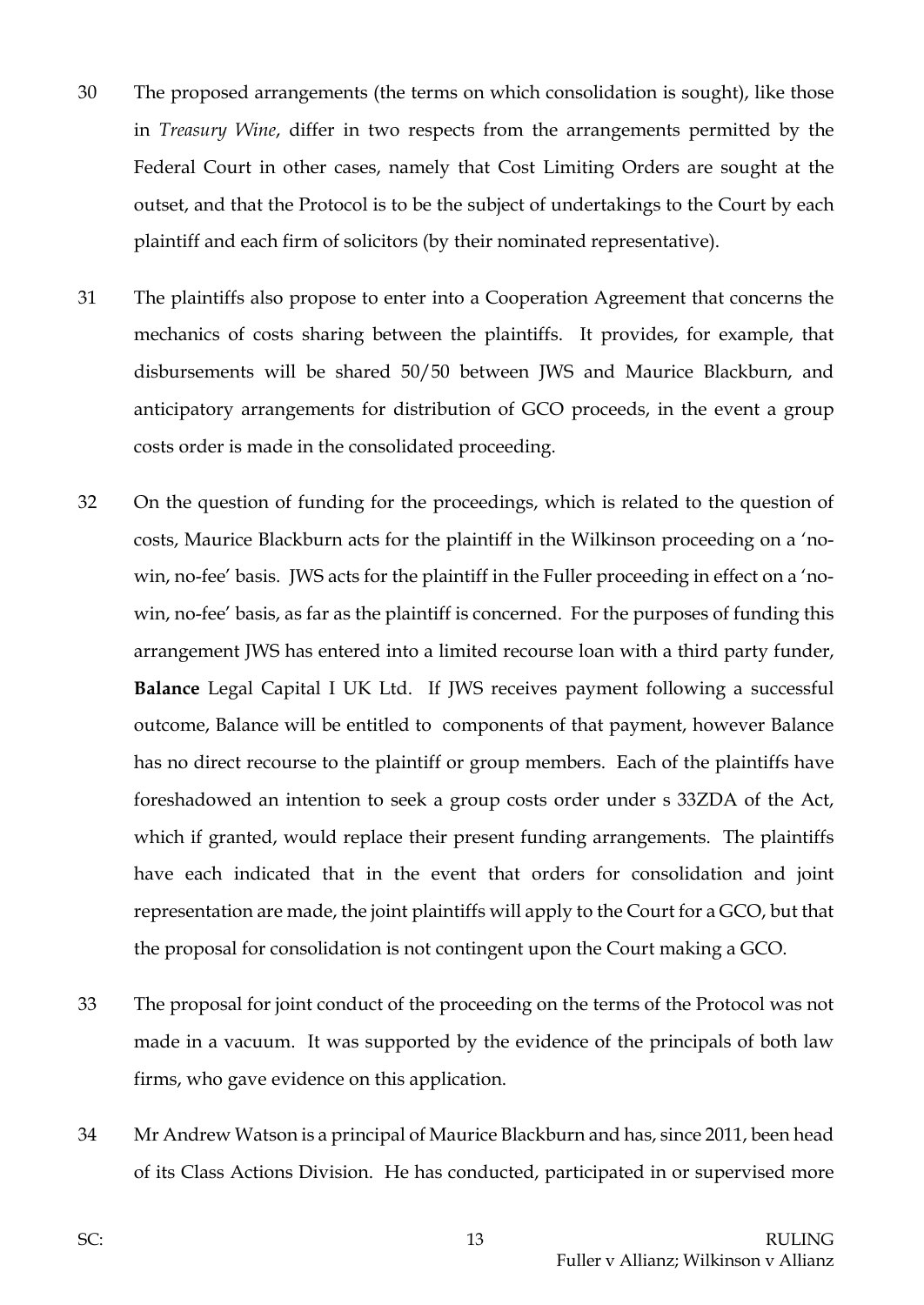than 50 representative proceedings on behalf of plaintiffs or applicants, approximately 24 of which are current or pending. He has conducted class actions jointly with other firms on numerous occasions. He has extensive knowledge of and experience in relation to the issues arising in consumer class actions and conducting such actions on a cooperative basis.

- 35 Maurice Blackburn has acted cooperatively with other firms in a number of matters, including *Stallard and Napier v Treasury Wine Ltd* (conducted jointly with Slater & Gordon in this Court);[31](#page-14-0) *Impiombato v BHP Group Ltd* (conducted in the Federal Court jointly with Phi Finney McDonald);[32](#page-14-1) *McKay Super Solutions Ltd (Trustee) v Bellamy's Australia Ltd* (conducted in the Federal Court jointly with Slater & Gordon), settling for \$50 million in 2019;[33](#page-14-2) and *Hadchiti v Nufarm Ltd* (conducted in the Federal Court jointly with Slater & Gordon) and settling for \$46.6 million in 2012.[34](#page-14-3)
- 36 On the basis of his experience and informed by his inquiries in relation to the matters that Maurice Blackburn has conducted, Mr Watson's opinion was that the conduct of the proposed consolidated claim jointly with JWS according to the Protocol would likely have the effect of minimising duplication and creating efficiencies, and that Maurice Blackburn's successful track record and experience to date in conducting class actions jointly with other law firms would enable it to work effectively and efficiently with JWS in a consolidated proceeding. Mr Watson said that to date, the joint conduct of the *Treasury Wine proceeding* by Maurice Blackburn and Slater & Gordon has been functioning well; the firms have successfully adopted processes in compliance with the protocol in that proceeding, with the firms working in a unified way.
- 37 Mr Buitendag is a partner of JWS and the Practice Group Head of Dispute Resolution. He was previously a partner at Cornwalls Lawyers, where he was the Practice Group Leader of Commercial Litigation and the Head of Reconstruction and Insolvency.

<span id="page-14-0"></span><sup>31</sup> S ECI 2020 01590 (*Treasury Wine proceeding*).

<span id="page-14-1"></span><sup>32</sup> VID649/2018.

<span id="page-14-2"></span><sup>33</sup> VID163/2017.

<span id="page-14-3"></span><sup>34</sup> NSD 1847/2010.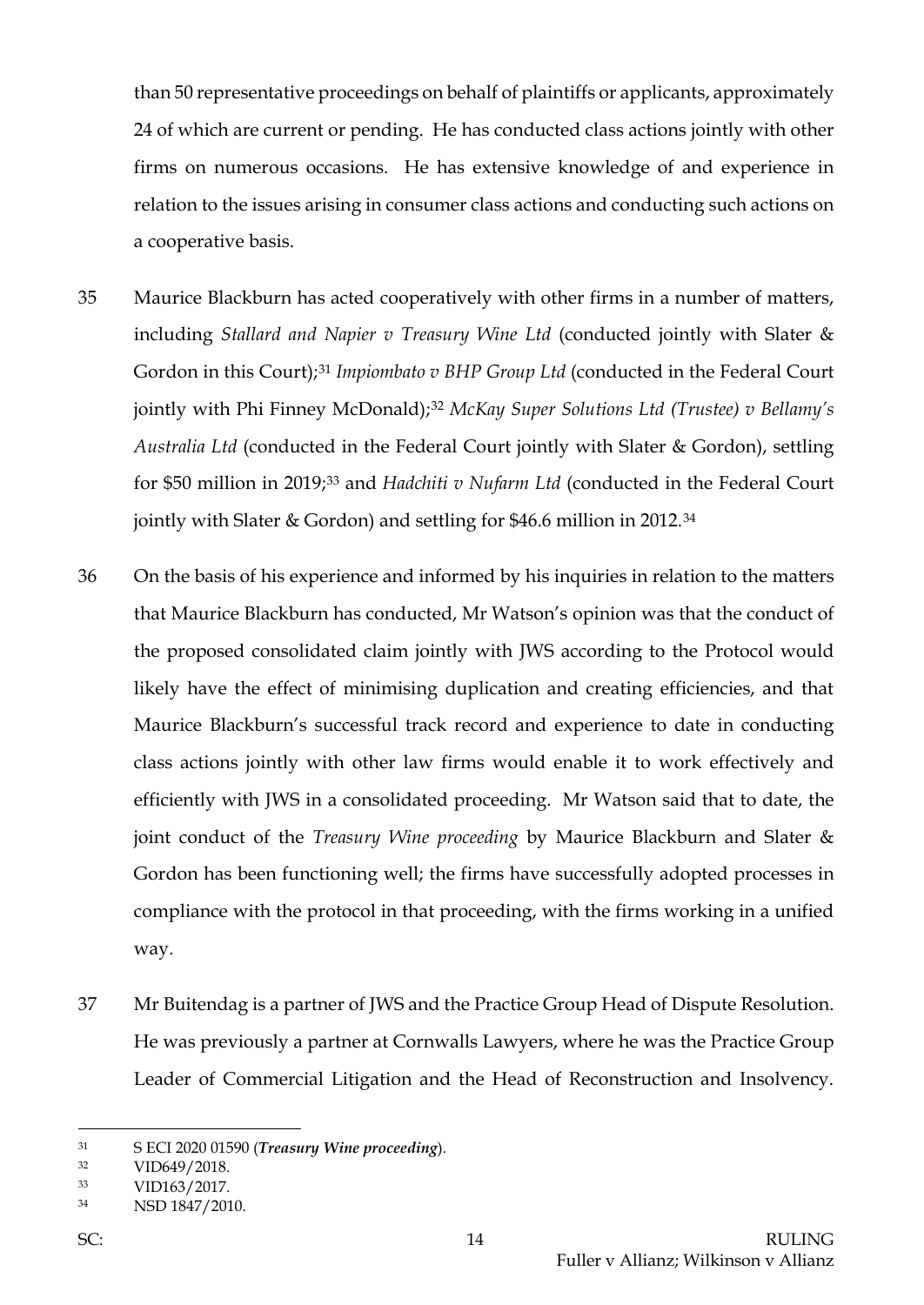Before that, he was managing partner of a law firm in Pretoria, South Africa for 14 years. He has had primary carriage of, or played a key role in the conduct of numerous complex proceedings in superior courts, including class actions acting for both plaintiffs and defendants. JWS has broad experience in representative proceedings, including in a proceeding of very similar subject matter.

#### **Part D – Analysis – Effect of the Proposed Consolidation**

### **Consolidation permits the claims of group members to be advanced now, in a single proceeding**

- 38 An order consolidating the proceedings will have the result that without the need to take further steps, the claims of all group members will be advanced in a single proceeding. I consider that to be a meaningful, substantive benefit to group members that supports the making of an order for consolidation, subject, importantly, to being satisfied in respect of the proposed arrangements for the conduct of the proceeding and the question of costs, in both instances having regard to the primacy of group members' interest and the need to avoid prejudice to the defendants.
- 39 The defendants' preferred alternative was that the application be dismissed and a contest over which proceeding would continue be heard and determined, with one of the proceedings stayed and the other continuing. The defendants did not engage with any other alternative, such as the "de-classing" or "closure" or one or other proceeding or a "wait and see" in which both proceedings would continue with the possibility of a joint trial.
- 40 Whatever alternative course were to be taken would involve additional steps by group members and the plaintiffs that will be unnecessary if a consolidation order is made. Were the defendants' preferred outcome adopted, one proceeding would be stayed. Depending upon which proceeding were stayed, some group members may not be included in the proceeding that continues. That is not to say that generally speaking, those consequences are incapable of management. Those solutions have been employed by courts in other cases where necessary. It is to say, however, that each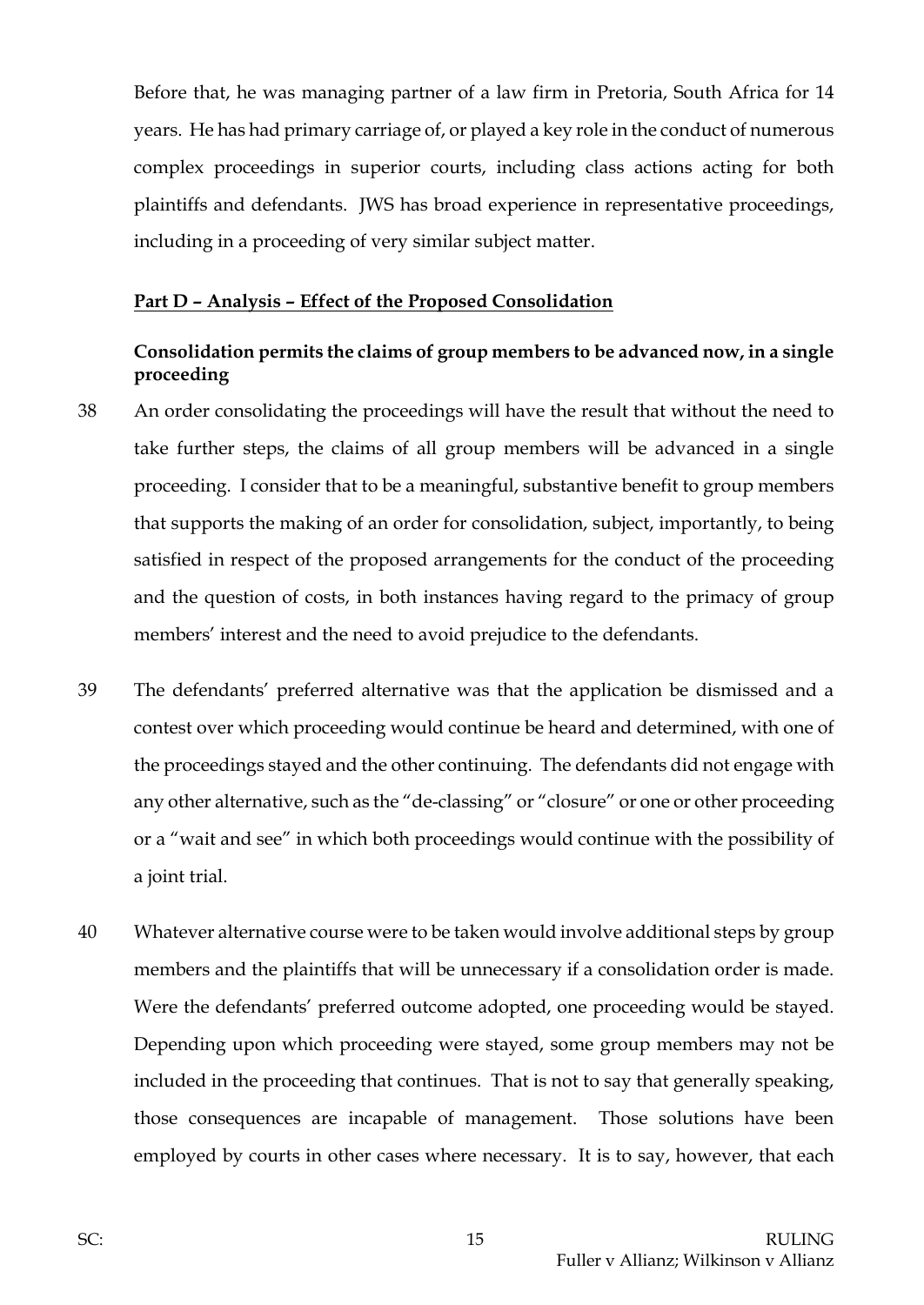alternative would entail cost, delay and inconvenience,<sup>[35](#page-16-0)</sup> accepting that those factors cannot be quantified in this context.

- 41 The defendants did not engage with these factors in contending that the plaintiffs should be forced to a contest. They did not engage with which of the proceedings should be stayed. Their submission was directed to the need for the plaintiffs to be refused this application so that they could separately bring different applications, on which the defendants would move for a stay.
- 42 The defendants did not seriously press the proposition that consolidation of the proceedings be ordered without the consent of the plaintiffs, in the manner of *Pallas v Lendlease Corporation Ltd*.[36](#page-16-1)They did however, say that the plaintiffs and the two firms could make private contractual arrangements for the sharing or sub-contracting of work connected with the proceedings.
- 43 Ultimately the defendants' opposition to consolidation rested on the need to avoid "inevitable large scale" duplication of costs that would occur by reason of joint representation, with the related consequence that the court would avoid the spectre of two solicitors on the record. Furthermore, the defendants submitted that a contested carriage dispute would result in a better return to group members in the event that the Court were to make a group costs order in whichever proceeding is not stayed.
- 44 Having regard to the views I have reached in relation to the costs issues, I do not consider that the defendants' submissions takes seriously the injunction that in exercising a power or discretion including on the present application the Court must seek to further the overarching purpose by having regard to objects set out in the *CPA*, including the efficient conduct of the business of the court, the efficient use of judicial and administrative resources and the minimising of any delay between the commencement of the proceeding and its listing for trial beyond that reasonably required for any interlocutory steps that are necessary for the fair determination of the

<span id="page-16-0"></span><sup>35</sup> See *GetSwift*, 151-2 [274].

<span id="page-16-1"></span><sup>36</sup> *Pallas v Lendlease Corporation Ltd* [2019] NSWSC 1631 (Hammerschlag J) (*Pallas*).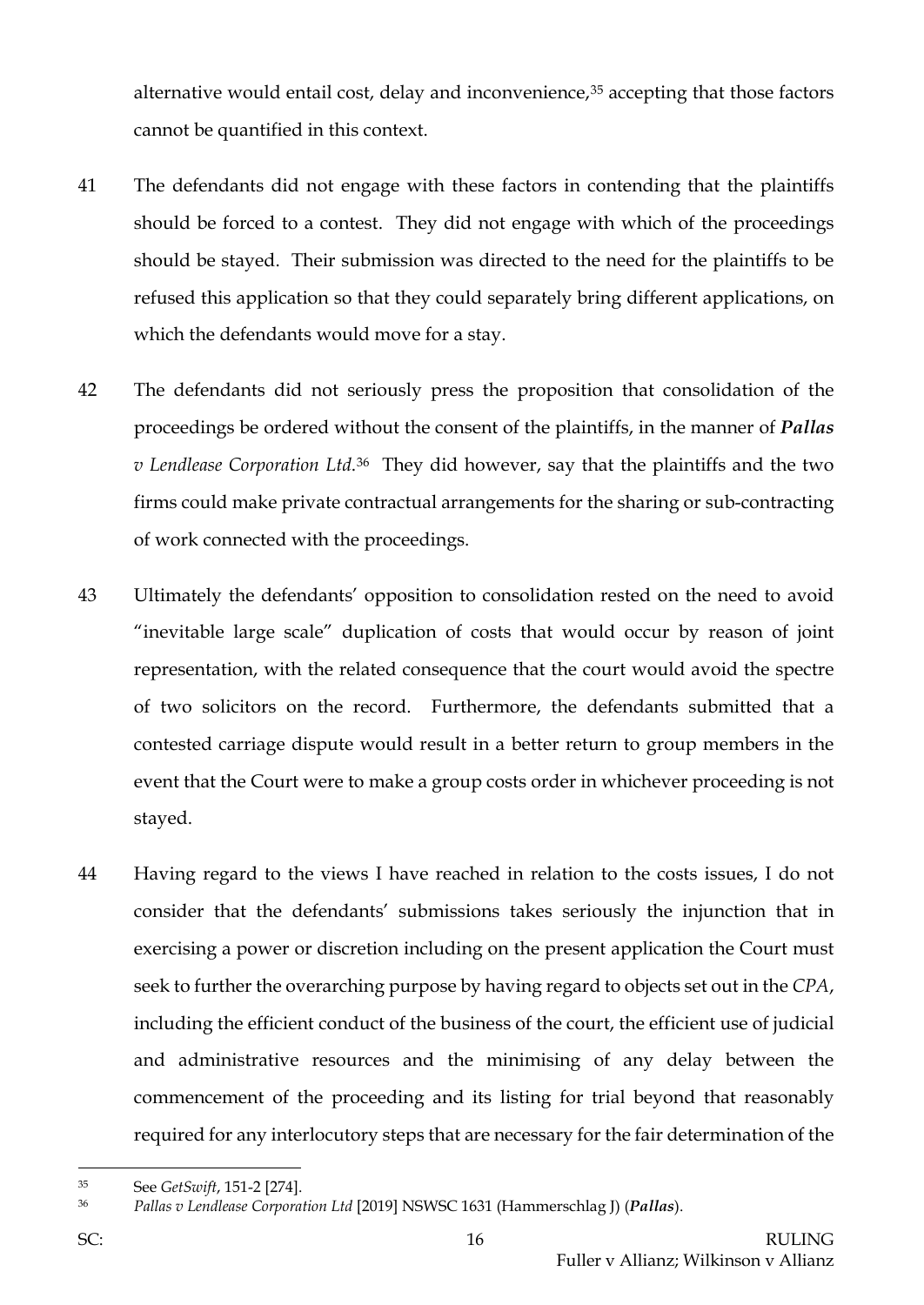real issues in dispute and the preparation of the case for trial. The defendants' proffered alternative seeks the speculative result of an increased return to group members (and potentially lesser exposure to costs itself should it be ordered to pay adverse costs should the proceeding fail) by requiring a different form of solution to the problem of multiplicity than the one reached by agreement between the plaintiffs.

#### **Costs Associated with two solicitors on the record**

- 45 In my assessment the proposed arrangements have the characteristics that will facilitate a joint team comprised of lawyers from both firms acting consistently to prosecute litigation on behalf of plaintiffs and group members; that is, to act *as one*, when conducting the litigation, including when engaging with the Court and the defendants.
- 46 I do not accept the defendants' submission that a team comprised of lawyers from two firms would have the necessary consequence that all senior lawyers ("from at least the level of Senior Associate up") would have to be across all aspects of the litigation and all materials, even when carrying out the most discrete of tasks. The submission presents as an exaggerated characterisation of the manner in which litigation might be conducted within a single firm. The articulation of objectives and standards for the allocation of work and for decision making in the Protocol, in my assessment, makes transparent assumptions of the kind that would likely underlie the conduct of significant litigation within a single firm, by the assignment of work within teams headed by more senior lawyers.
- 47 I accept the defendants' submission that the principals of both firms will ultimately have to be satisfied that the conduct of the litigation is consistent with their responsibilities to the Court, their clients and group members. Implementation of the Protocol can be reasonably expected to curtail the occurrence of legal work and therefore the incurring of legal costs that occur by reason of joint representation. I accept that the joint process will give rise to some work that would otherwise not be required, and therefore some costs that would otherwise not be incurred. Senior lawyers at the firms will be required to communicate at a senior level in order to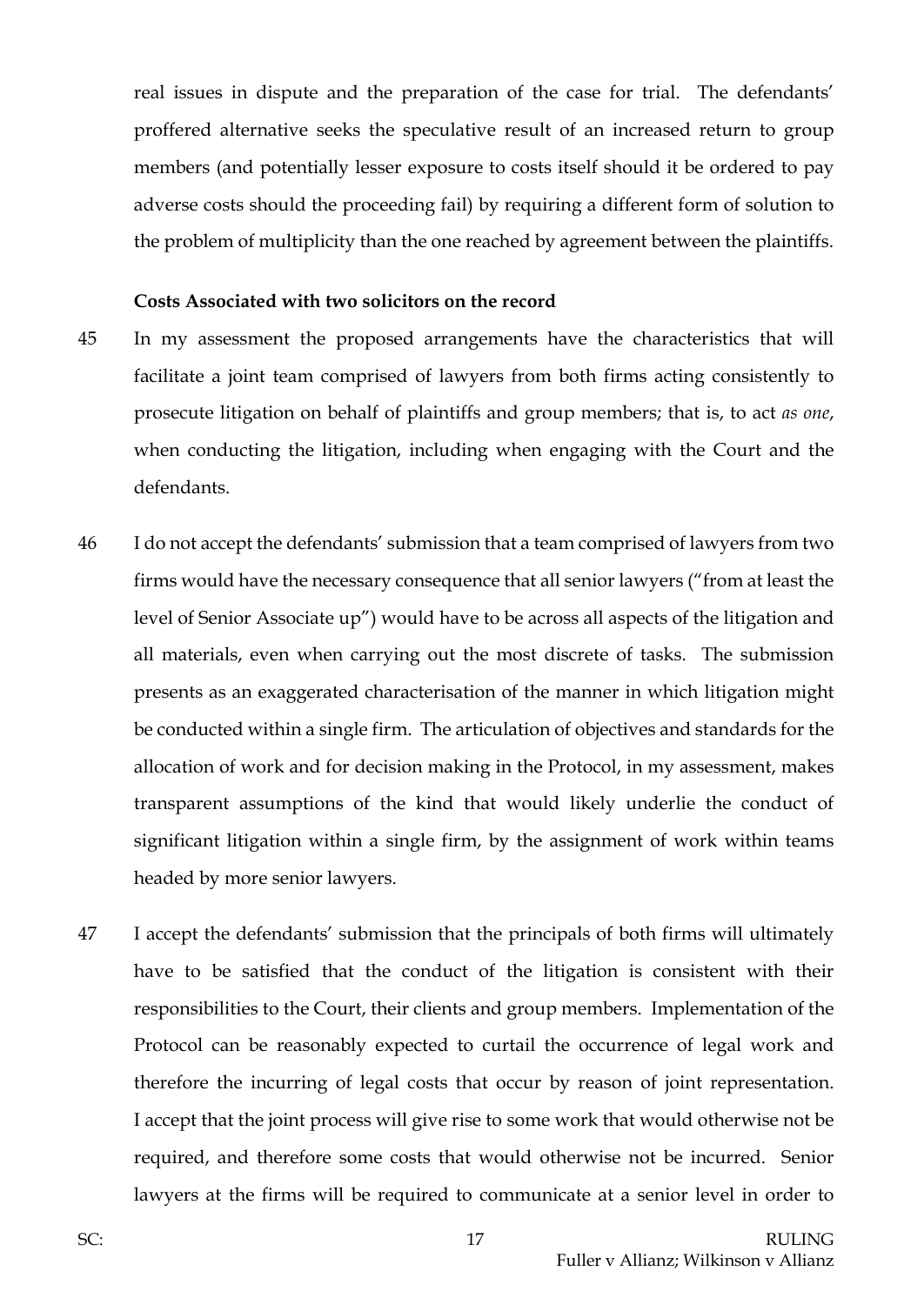manage the joint process, and to implement certain administrative systems, including for record keeping and account payment. Processes will need to be established and maintained, allowing the plaintiffs' firms to communicate with each other, and to communicate jointly with third parties. That will occur with the objective of establishing and maintaining a single legal team comprised of lawyers from both firms. While the defendants' assertion that there will be *widespread* duplication of legal costs was simply an assertion, the fact is that the generation of some legal work and consequent costs by reason of joint representation cannot be eliminated.

- 48 Significantly though, joint representation is sought on terms *precluding recovery* by the solicitors of the costs of *any* duplicated work from group members and from the defendants. The defendants did not, in their submissions, substantively engage with the significance of this element of the plaintiffs' application.
- 49 It does not appear that Cost Limiting Orders have been required as a condition of joint representation in the Federal Court decisions in which it has been permitted. The observations of the Full Court of the Federal Court in *GetSwift* to the effect that consolidation invites additional costs, must be read in that light.[37](#page-18-0)
- 50 I take the view that the proposed Cost Limiting Orders are an appropriate, necessary and effective protection against group members and defendants bearing the costs of joint representation. Joint representation is facilitative of a consent-based solution to the multiplicity question. Its cost – some duplicated work and resulting legal costs – should be borne by the solicitors who wish to appear jointly on the record. The orders to be made in this case will have that consequence.
- 51 Although the costs of any duplicated work will not be visited on group members or defendants, to the extent that the generation of legal costs is a matter of interest more generally in the administration of justice, it is relevant that an order precluding the recovery of costs for duplicated work ought serve as a potent incentive to the solicitors to curb duplication.

<span id="page-18-0"></span><sup>37</sup> *GetSwift,* 106-7 [46]–[51], 151-2 [274].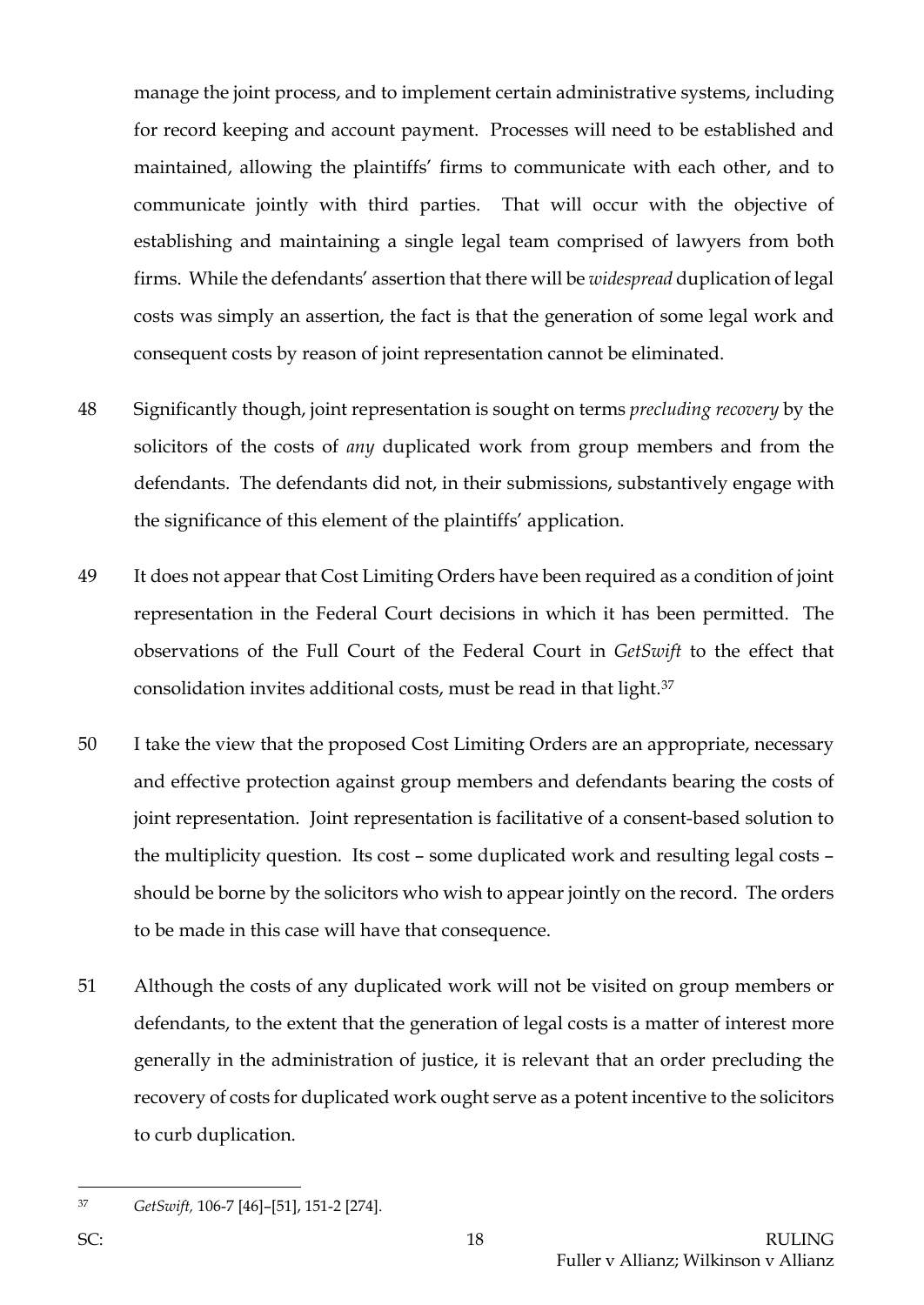- 52 The defendants submitted that were a group costs order to be made in a consolidated proceeding it would create a perverse incentive on the plaintiffs to *increase* their own costs so as to inflate the amount of costs that they might eventually recover against the defendants, should the proceeding go to judgment and the plaintiffs obtain an order for costs against the defendants. The submission was speculative and not evidence based.
- 53 That submission also failed to account for, indeed studiously avoided, the effect of the Cost Limiting Orders. As the terms of s 33ZDA make clear, where a group costs order is ordered it determines the manner in which the fees payable to the law practice representing the plaintiff and group members are *calculated*. The Cost Limiting Orders which are concerned with the *recovery* of costs against group members and the defendants, will take effect regardless of whether or not a group costs order is made in the future. Were there any doubt about that in the abstract (and none was suggested) it would be beside the point, because the plaintiffs' application for joint representation was conditional on their consent to the making of the Cost Limiting Orders.
- 54 The submission further failed to account for the fact that consolidation with joint representation is sought by the plaintiffs on terms that they will undertake to the Court to conduct the consolidated proceeding as required by the Protocol, and that the solicitors will themselves undertake to the Court, to do so. Those undertakings will not cease to have effect in the event that a group costs order is made in the future. The application for consolidation is conditional upon the provision of the undertakings, as is the orders I will make on this application. It also failed to take into account the court's supervisory jurisdiction in approving any settlement of the proceeding (including any allowance for costs) under s 33V of the Act.
- 55 The defendants emphasised the fact that the appointment of a "costs referee" would provide no real comfort to them because a referee could only report upon and not control the incurring of duplicated legal work and resulting costs. The defendants were correct to say that the role of the referee is to identify and report on duplicated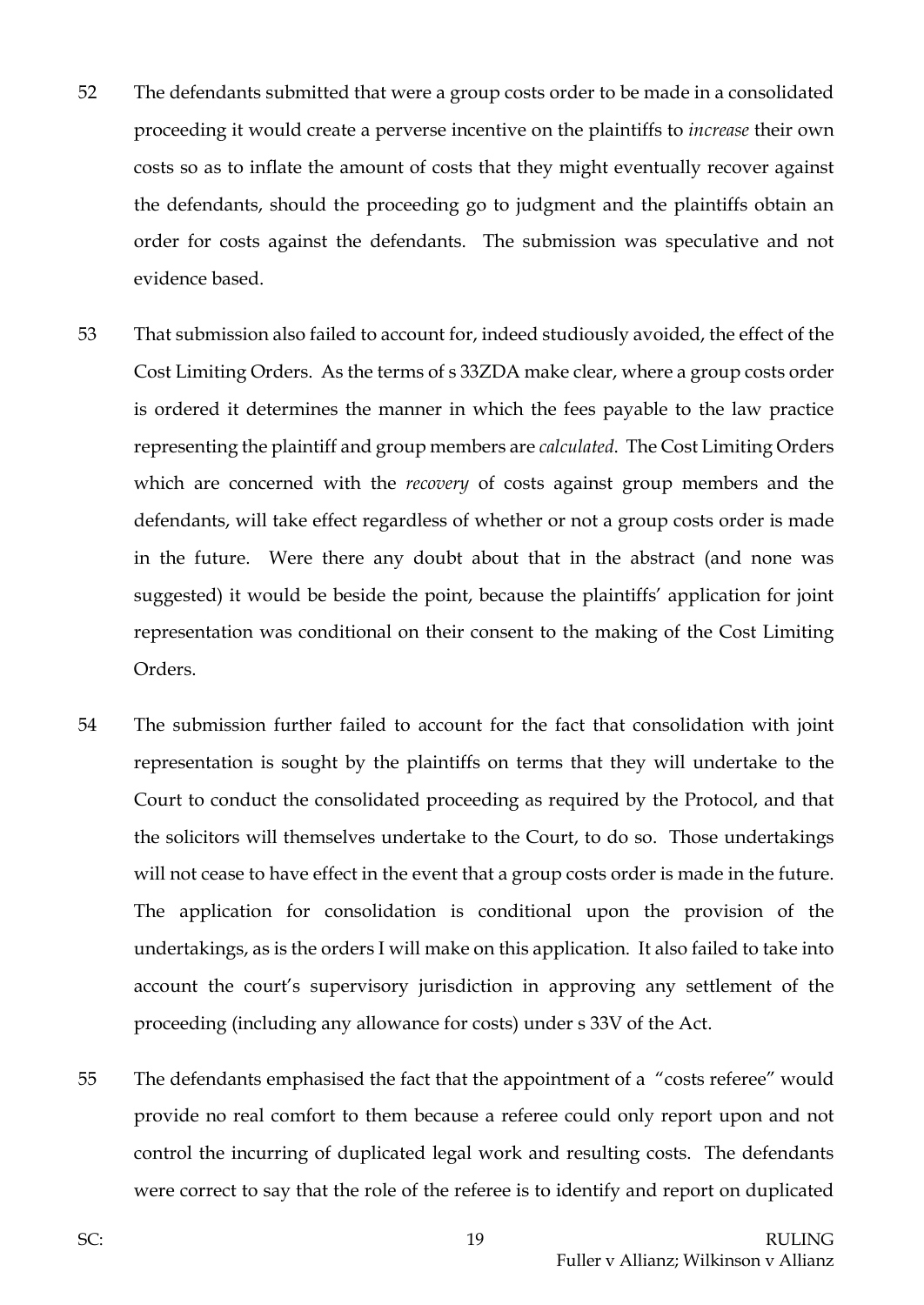work and resulting costs. The submissions misapprehended the intended significance of the costs referee. The referee is to be assigned that task so that Duplicated Work can be identified more or less contemporaneously, and the reports are to serve as a forensic tool that may be used in any costs assessment required at the end of the litigation. In that context (in the event that the defendants' liability to pay the plaintiffs costs was in issue at the end of the litigation) the question whether the reports ought be adopted in whole or in part, would arise for consideration.

56 The defendants' submission that the referee will be set an undesirable task of assessing "a double layer of hypotheticals", identifying not only duplicated work but also "*costs that have only been incurred due to the solicitors' decision to incur greater costs in light of a GCO*" rests on a mistaken and unproven factual premise. The costs referee is to be assigned a confined and particular task, namely to identify and report on Duplicated Work.

#### **Current funding arrangements**

- 57 The Wilkinson and Fuller proceedings presently have different funding arrangements. The plaintiffs propose to move to a single form of funding via a GCO, should consolidation be permitted and subsequently, should a GCO be made. Were a GCO made, s 33ZDA(1)(b) would require that liability to pay legal costs be shared among the plaintiffs and group members.
- 58 In the event that a group costs order were refused it would be necessary for the plaintiffs in the consolidated proceeding to revisit the basis of the funding of the proceeding so as to ensure that the funding arrangements are equitable as between all group members. Counsel for the plaintiffs informed the Court that the likely position would be that the proceeding would be funded on a "no-win no-fee" basis.
- 59 The appropriate time at which to address alternative funding arrangements is after the foreshadowed application for a GCO has been determined, and in the event that it is unsuccessful. I reject the submission that the circumstance that no definitive arrangements have been put in place at this stage to account for precisely what will occur in that event, is a reason to refuse the present application. Funding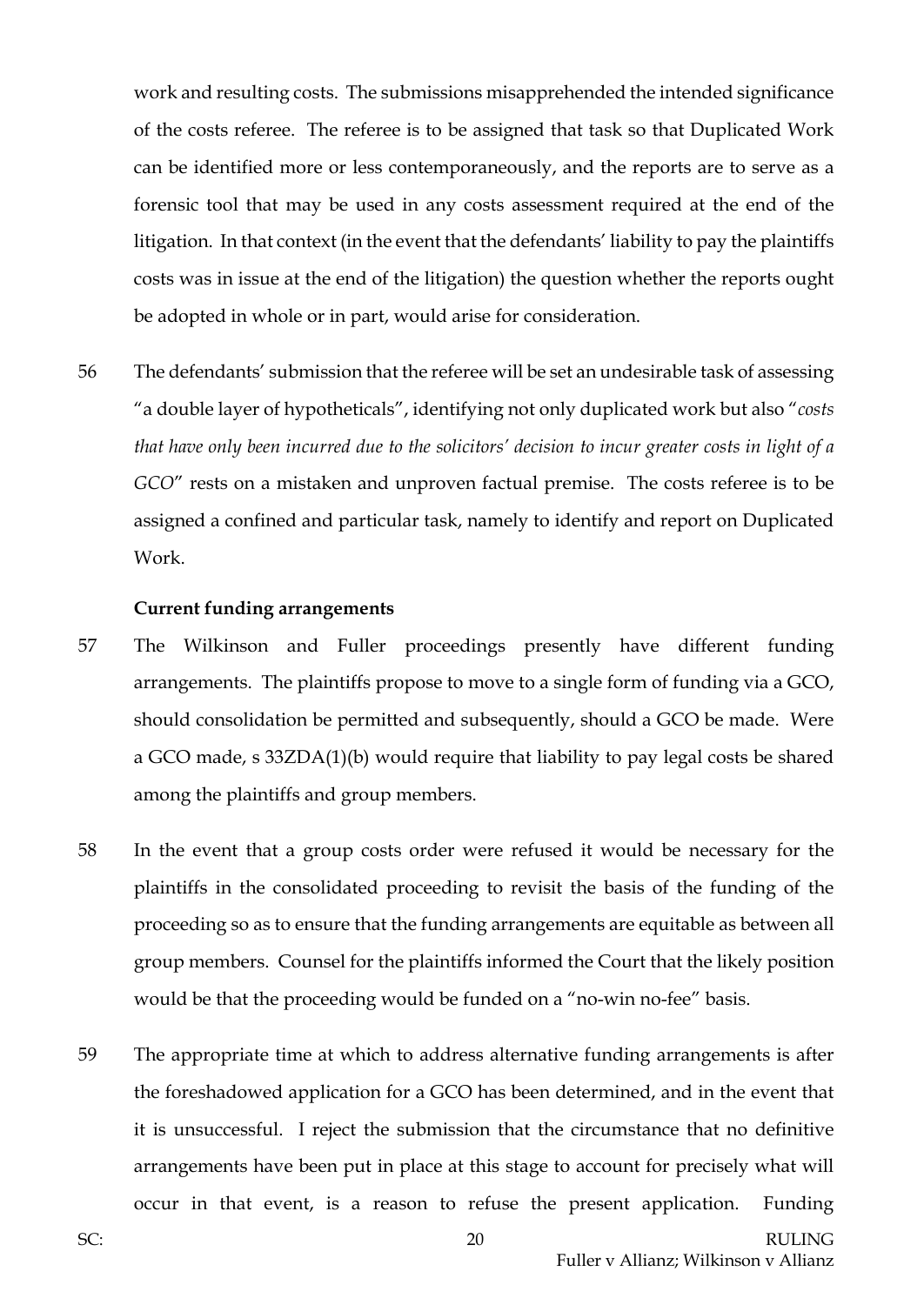arrangements in representative proceedings can and do change, and when they do, they are notified to group members in a court ordered process. I do not intend at this stage to make orders directed to a hypothetical situation.

#### **Foreshadowed application for Group Costs Order**

- 60 The defendants submitted that this case should be distinguished from other cases in which courts have dealt with overlapping class actions because the plaintiffs foreshadow making an application for a group costs order. The submission was put this way: no courts in Australia have considered the question of multiplicity between competing class actions in the context of a potential group costs order. The need to consider rival group costs orders will "provide valuable guidance" in relation to the factors that should inform the making of any GCO. The plaintiffs' application would remove the possibility that such guidance may be obtained. Furthermore, "early consolidation" would eliminate competitive pressure with the result that group members would inevitably pay a greater percentage, if a group costs order is made, than they might have otherwise paid. Determining the plaintiffs' consolidation application without considering competing applications for GCOs would be to "artificially" segregate the issues that might inform group members' interests.
- 61 Properly understood, the gravamen of the defendants' submission was that consolidation should be refused because their preferred alternative (a stay of one proceeding after a disputed carriage contest) had the prospect of generating a proposal by one or both parties for a lower GCO than their solicitors will jointly seek. It was submitted that I should find "as a real substantial possibility" that consolidation with joint solicitors on the record would result in a proposal for a higher GCO rate than under a carriage motion scenario.
- 62 The first and fundamental difficulty with the submission is that it was speculative. The basis on which I could and should draw the inference urged, was not identified. The submission was pitched as a general appeal to the effects of competition, without any evidence basis. The argument was elaborated only by the submission that in a carriage motion the plaintiffs would only be able to compete on the question of the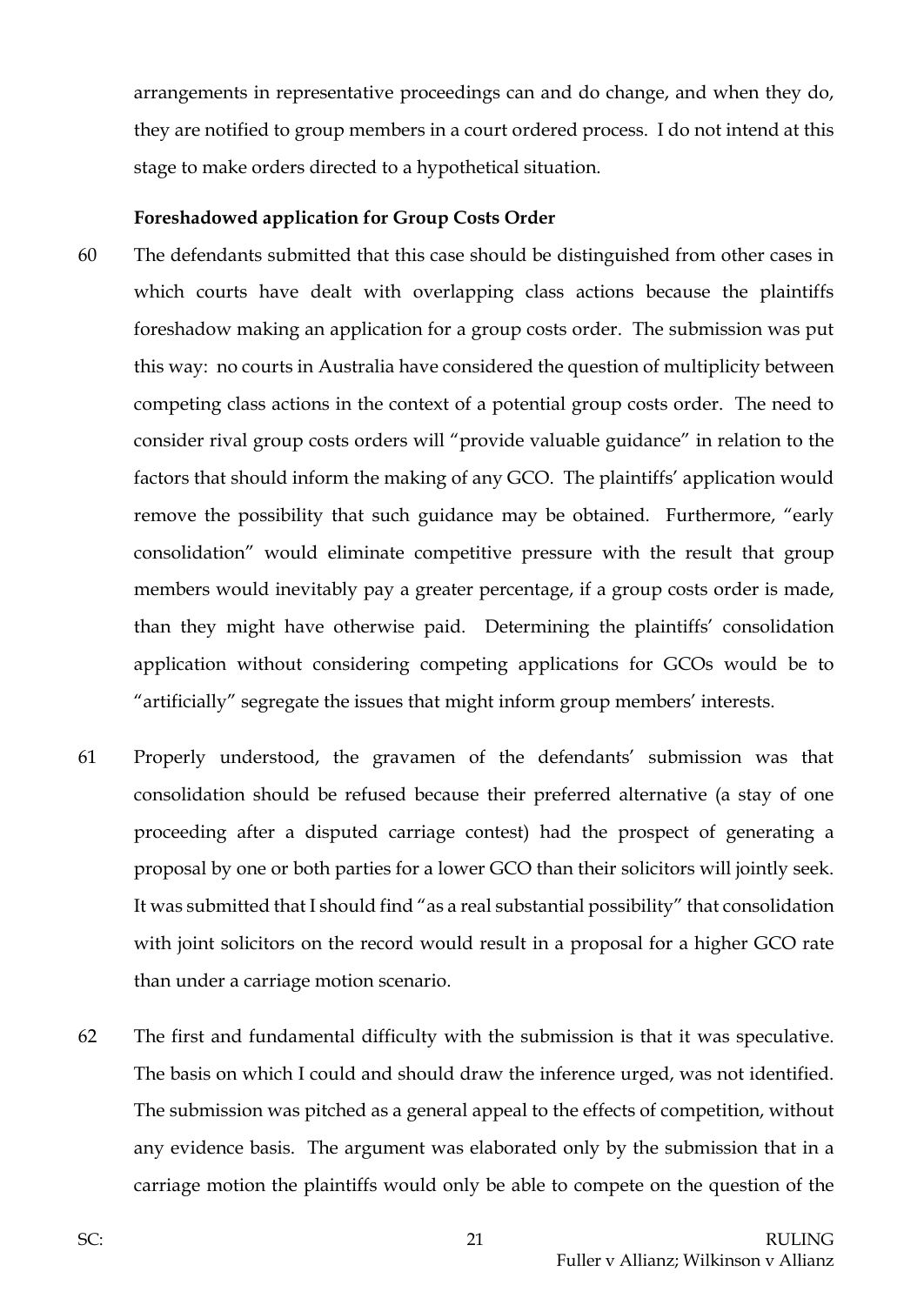GCO percentage because their offerings were otherwise homogenous, and by pointing out that the plaintiffs could not lawfully collude on price.

- 63 As to the question of differentiation, I accept that the plaintiffs each, in their evidence, accepted that the other was competent and sufficiently experienced to jointly conduct a consolidated proceeding. However I also accept the plaintiffs' submission that in the event that consolidation were refused, they could and would seek to distinguish their service offerings. There is nothing in the evidence on this application, in which each accepts that the other is competent, that would preclude either firm from properly seeking to characterise their offering as superior to the other.
- 64 The second and related difficulty was that the analysis ignores the primacy of the Court's role in deciding whether to make a group costs order and in setting the rate to apply in any such order. Section s 33ZDA empowers the Court to make a GCO if satisfied that it is *appropriate or necessary to ensure that justice is done in the proceeding*. In that context the decision whether to exercise a discretion to make a GCO and the specification of a percentage rate will be linked. Considerations of proportionality and reasonableness will be relevant. The evaluative assessment required by s 33ZDA in any case, including in any GCO application in this case, will of necessity by made on the evidence before the court.[38](#page-22-0) In making application for a group costs order, whether in the context of a contested carriage dispute or subsequent to an order for consolidation, the plaintiffs would bear the onus of satisfying the court, on sufficient evidence, as to an appropriate rate. It is not a matter of the applicant for a GCO nominating a percentage which the court adopts.
- 65 The plaintiffs emphasised the fact that the percentage fixed in any group costs order made early in the proceedings is provisional in the sense that it may be adjusted later, as expressly contemplated by s 33ZDA(3), which provides that "the Court, by order during the course of the proceeding, may amend a group costs order, including, but not limited to, amendment of any percentage ordered under subsection (1)(a)". The power to adjust an order under that sub-section is not predicated on a party applying

<span id="page-22-0"></span><sup>38</sup> See generally, *Fox v Westpac; Crawford v ANZ* [2021] VSC 573 (*Crawford v ANZ*).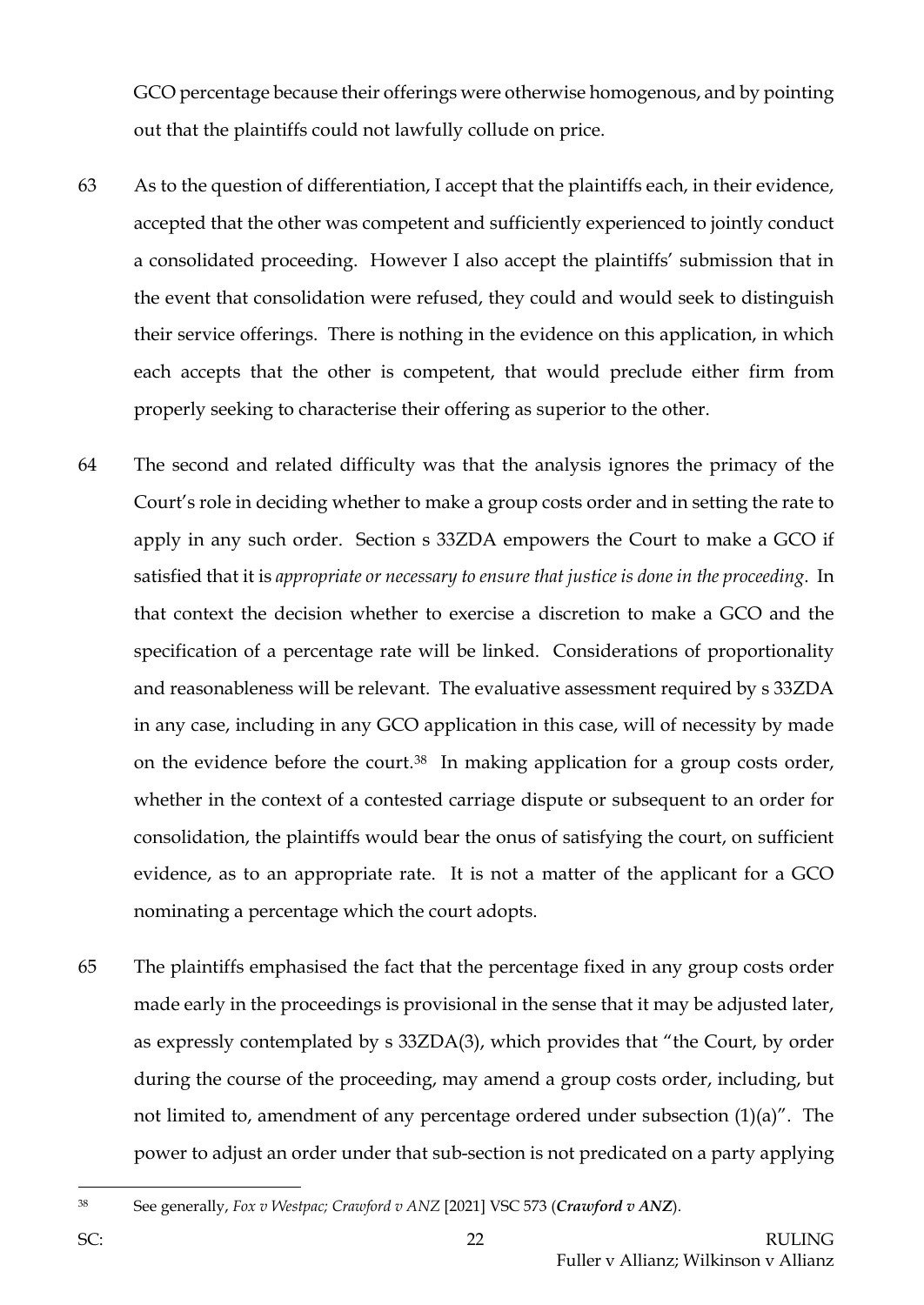for such an order. An adjustment may be made by reference to any relevant consideration, including of course, the eventual outcome of the proceeding.[39](#page-23-0) The fact that the percentage rate set in a GCO might be later adjusted serves to diminish the significance of the context in which a GCO is first set, although it should be accepted that the rate set at the outset will at least, practically speaking, inform a later proposed adjustment. The rate first set would not however, determine for all time, the quantum of costs to which group members will be required to contribute. Furthermore, as far as group members are concerned, any settlement of the proceeding would be subject to the Court's well-established supervisory jurisdiction under s 33V of the Act. The fact that s 33ZDA(3) provides for the amendment of a GCO including as to the percentage ordered, is consistent with the presence of s 33V, within Part 4A of the Act.

- 66 The third difficulty is that the submission that the Court ought (perhaps even *must*) refuse consolidation in order to entertain competing applications over the price of legal representation, was not shown to be a necessary implication of the novelty or peculiar nature of the funding of group proceedings by the group costs order mechanism.
- 67 Any consent application for consolidation with joint representation, or indeed any application for consolidation "removes" whatever competitive tension would have been inherent in a disputed carriage contest on the question of price, whatever the funding models in play. It does not follow, however, that the resolution of a multiplicity problem by allowing consolidation is an exercise in "artificially bifurcating consideration of the factors that should inform the interests of justice", as the defendants put it. Taken to its logical conclusion, on the defendants' construction, faced with overlapping group proceedings a Court should seek to *create* price competition by requiring a contested carriage dispute even where the Court is otherwise satisfied that a consolidation of proceedings is appropriate. That approach to multiplicity is inconsistent with the principles that are now well established, as set out above.

<span id="page-23-0"></span><sup>39</sup> See *Crawford v ANZ*, [148].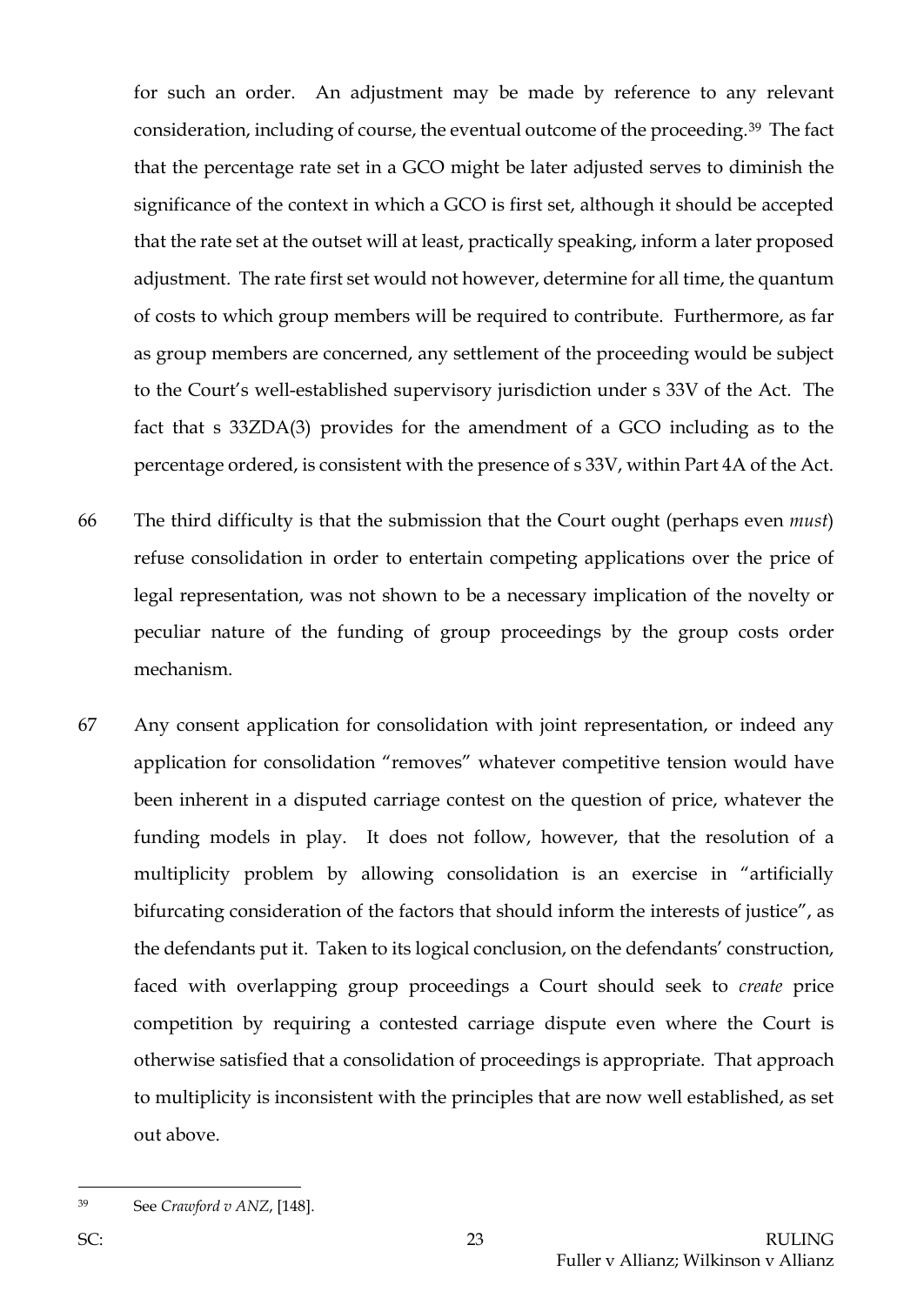- 68 The proposed form of funding in question in this case does not require departure from those principles. To the extent that the defendants sought to establish that funding of a representative proceeding via a group costs order raised inherently different questions, the submission did not rise above an assertion at best, and rested on unexposed assumptions about price competition in the asserted markets. The defendants' submissions, put very generally, appeared in part to be addressed to the potential undesirable consequences of making a group costs order, on the basis that on the defendants' characterisation, "a GCO by design, creates the potential for significant windfall profits to a law firm". Although it is not dispositive of this application, I do not accept that so-called windfall profits are an inevitable consequence where group costs order are made, for the reasons set out in *Crawford v ANZ*.[40](#page-24-0) The relevant factors informing any future application for a group costs order will be explored when any such application is made.
- 69 Deciding the present application on the evidence before me is not an exercise in artificiality. Refusing to do so by rejecting the application in order in effect to create a market of sorts for the provision of legal services in this case, and to embark on the consideration of novel and interesting legal questions (as tempting as that invitation might be), is not in my assessment a course that is required by or consistent with the overarching purpose of the CPA or in order to adequately protect the interests of group members.

#### **Conduct of the proposed consolidated proceeding with two solicitors on the record**

- 70 The question of costs aside, the defendants did not take exception to any specific aspect of the Protocol for the joint conduct of a consolidated proceeding. Significantly, apart from the question of costs, they did not submit that any aspect of the proposed joint representation would prejudice the defendants' own interests in relation to the conduct of the litigation.
- 71 Instead, the defendants focused on the general spectre of permitting two firms of solicitors to appear on the record. It was said that the Court ought guard against the

<span id="page-24-0"></span><sup>40</sup> See *Crawford v ANZ,* [145]–[153].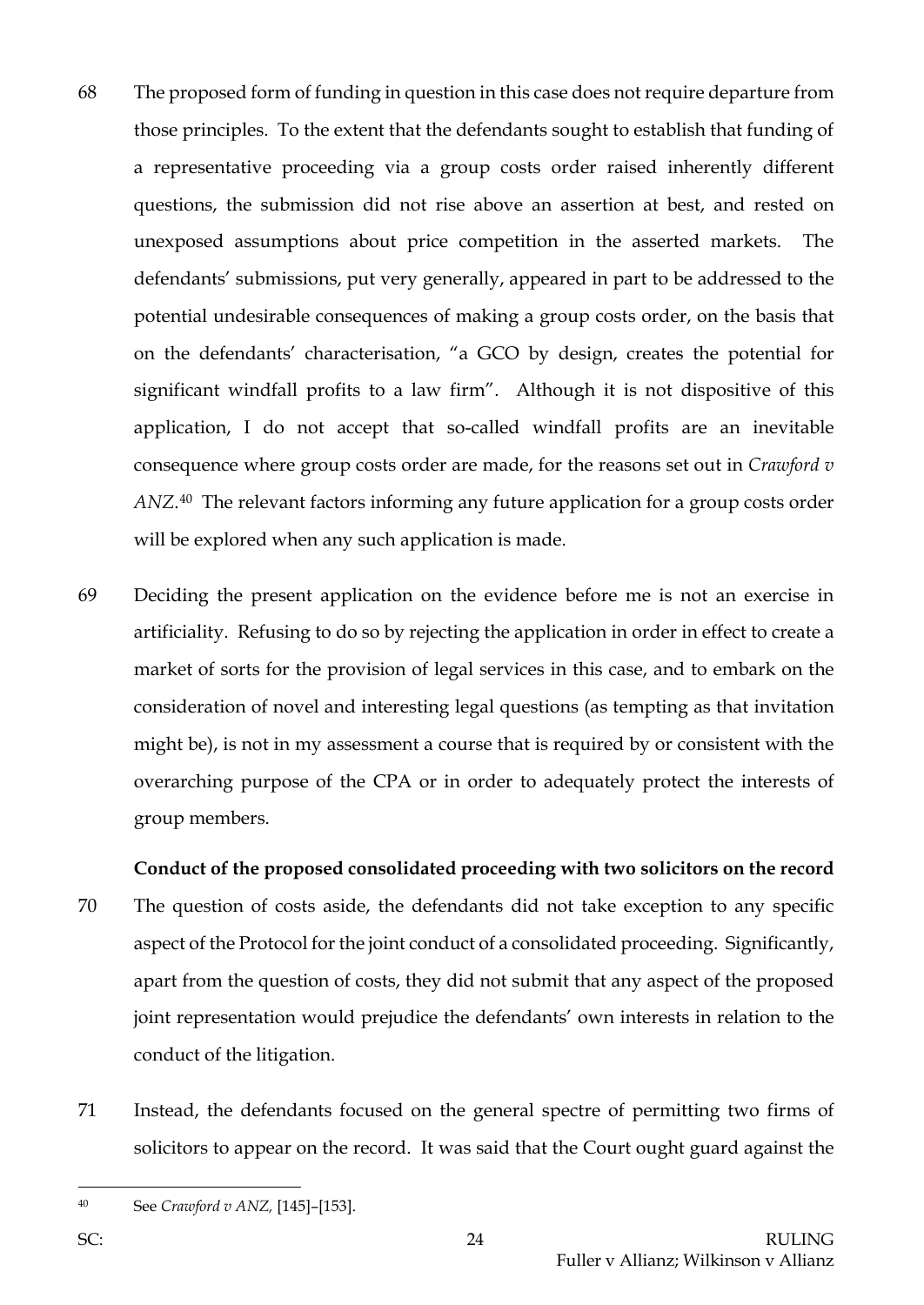prospects of a conflict between the interests of group members and the "mercantile" and "entrepreneurial" interests of the solicitors, and that what had driven the consolidation application was the solicitors' interests in "obtaining a piece of the action". The proposed consolidation suited the solicitors, not group members and in those circumstances, it was said, the Court ought be concerned to be able to look to a single point of responsibility for the conduct of the proceeding, that is, a single firm on the record. The defendants so submitted in pursuit of what they described as their interest in protecting the interests of their "current and former customers", the group members. That was a misplaced characterisation of the defendants' position in this litigation, in which the plaintiffs and group members on the one hand, and the defendants on the other, are adversaries.

- 72 It is well established that the interests of solicitors and funders are not relevant to the exercise of discretion to make orders of the kind sought, or any orders whose object is to manage or resolve multiplicity in group proceedings.<sup>41</sup> It is also well-recognised that except where a group proceeding is self-funded by group members the persons involved, including solicitors and funders, will have their own self-interests.[42](#page-25-1)
- 73 Recognising that fact and then characterising a proposed solution to multiplicity as serving the self-interest of a funder does not assist in identifying how such an order would affect the interests of the relevant parties, namely group members and the defendant. It does not answer the question whether, having regard to those interests, such an order would be appropriate or necessary to ensure that justice is done in the proceeding; it does not determine whether a particular solution would give effect to the overarching purpose. To answer those questions it is necessary to consider the effect of the proposed orders and any alternative from the perspective of the relevant persons (first group members, second, the defendant) and in light of the considerations required to be taken into account in giving effect to the overarching purpose.

<span id="page-25-1"></span><sup>42</sup> See *Wileypark*, 7–8 [14]–[15].

<span id="page-25-0"></span><sup>41</sup> See for example *Kirby*, 68–9 [9]–[12], 72 [28]; *Wileypark*, 7–8 [14]–[18]; *Wigmans NSWCA*, 345 [103]–[104] (Meagher and Payne JJA); *Treasury Wine*, [20].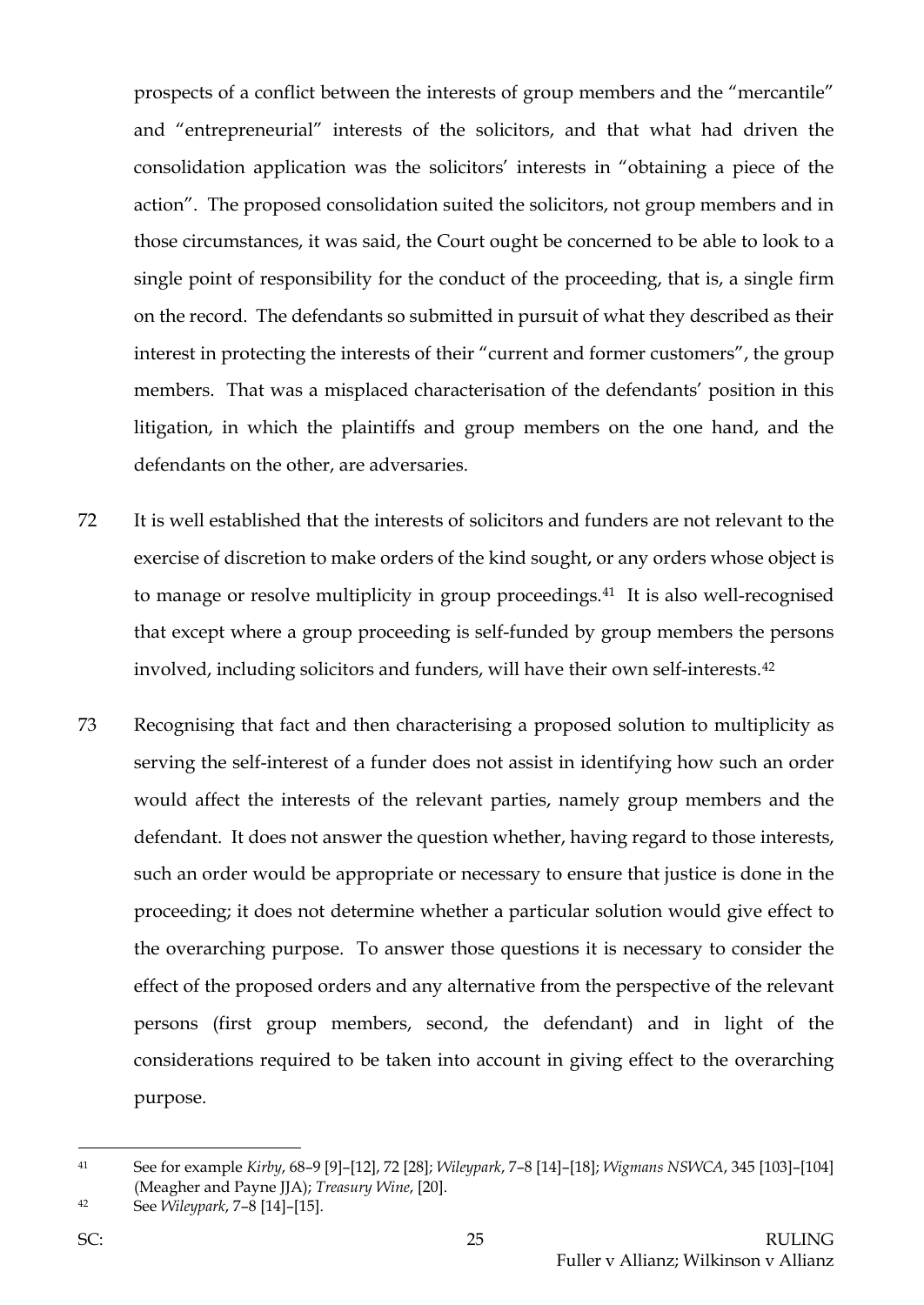- 74 The defendants' submissions were addressed to a general theme in the proper administration of justice without taking account of, or seeking to address, the Protocol for the conduct of the litigation, or the evidence of Mr Watson about the successful conduct by his firm, of joint and co-operatively conducted litigation in group proceedings. They did not identify the possible or likely source of a conflict between the solicitors' imputed entrepreneurial ambitions and the conduct of the litigation *vis a vis* the Court. They did not engage with several important elements of the proposed arrangements: that a single set of counsel will be engaged; that applications in the proceeding will be made jointly; that a single address for service will be required; that senior lawyers of each of Maurice Blackburn and JWS will assume responsibility for the joint conduct of the proceeding. As Mr Armstrong QC for Mr Wilkinson put it, on the proposed arrangement there will be real people who will be responsible to the court; senior lawyers with ethical obligations, who will be taking steps in the proceeding. Those senior practitioners will give undertakings to the Court, as will the plaintiffs, to conduct the proceeding in accordance with the standards in the Protocol.
- 75 As I have said, the proposed arrangements for the conduct of the proceeding will in my assessment facilitate a joint team comprised of lawyers from both firms acting consistently to prosecute litigation on behalf of and in the interests of the plaintiffs and group members. It is relevant to that assessment that the solicitors who will assume responsibility for the conduct of a joint proceeding are very senior and experienced.
- 76 Furthermore, the fact of consolidation, so that a single proceeding is advanced, and the engagement of a single set of counsel, will effectively answer the forensic concerns that are commonly a reason to refuse to permit more than one solicitor to appear on the record where there is more than one plaintiff in a single proceeding.
- 77 The defendants' opposition to the proposed consolidation regime did not engage in any substantive way with the approach taken by successive courts to the question of joint representation in the context of overlapping class actions, which is discussed below.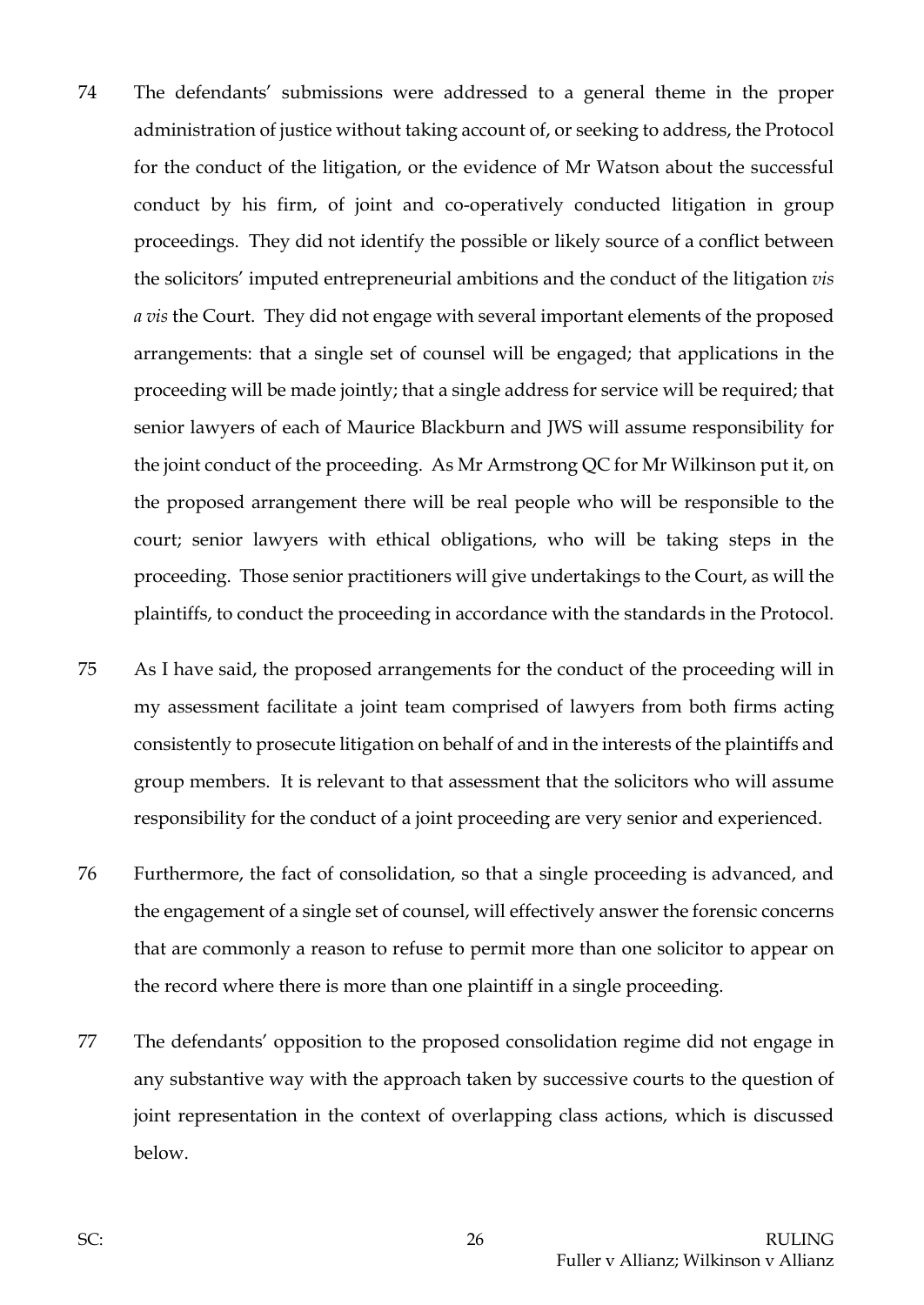- 78 I accept that the ordinary course is that a single solicitor's firm should appear on the record for a party. But to the extent that the proposed arrangements were characterised as *irregular* (noting that the defendants did not contend that I did not have power to make an order for joint representation), I reject that submission.
- 79 There exists a long-standing rule of practice, developed well before courts had to grapple with the problem of multiplicity in group proceedings, that plaintiffs in consolidated proceedings are not entitled, without leave, to permit more than one firm of solicitors to appear on the record where there is more than one plaintiff in a single or consolidated proceeding. Being a rule of practice, it recognises that an order may be made permitting what is usually described as "separate representation". In this case, as in other representative proceedings, what is proposed is more accurately described as "joint" representation.
- 80 The rule is said to derive from the 1853 case of *Wedderburn v Wedderburn.*[43](#page-27-0) *Wedderburn* did not itself concern the specific question of separate legal representation of plaintiffs in a single action, but stands for the more general proposition that plaintiffs joined in an action must act together, meaning *not inconsistently* from one another.[44](#page-27-1) Separate representation may of course give rise to the risk of inconsistency.
- 81 A particular concern is the forensic difficulty that may be caused at the trial of separately represented plaintiffs.[45](#page-27-2) The rule said to have been derived from *Wedderburn* was articulated by the English Court of Appeal in *Lewis v Daily Telegraph*  Ltd as a rule of practice that separate representation of plaintiffs by more than one firm of solicitors on the record is irregular without leave.<sup>[46](#page-27-3)</sup> It may be permitted, including

<span id="page-27-0"></span><sup>43</sup> (1853) 17 Beav 158 (*Wedderburn)*; see *Lewis v Daily Telegraph Ltd (No 2)* [1964] 2 QB 601 (Pearson, Russell and Sellers LJJ) at 619 (*Lewis*).

<span id="page-27-1"></span><sup>44</sup> In *Wedderburn* there were five co-plaintiffs. A decree had been made for the taking of accounts but they had not been completed. One of the plaintiffs (Mr Hawkins) moved that in consequence of the plaintiffs' solicitors not proceeding with the case, Mr Hawkins may be at liberty to bring the matter before the Master for the taking of accounts. The Master of the Rolls determined that Mr Hawkins may, with the other plaintiffs, remove their solicitor and the other plaintiffs may allow Mr Hawkins to conduct the proceeding for all of them, but if all of the plaintiffs did not concur, Mr Hawkins could not "take a course of proceeding different and apart from the other plaintiffs, for the consequence would be, that their proceedings might be totally inconsistent." The Master said that he could not "allow one of several plaintiffs to act separately from and inconsistently with the others".

<span id="page-27-2"></span><sup>45</sup> See *Lewis* at 620–1.

<span id="page-27-3"></span><sup>46</sup> *Lewis*, 619 (Pearson LJ), 623 (Russell LJ), 624 (Sellers LJ).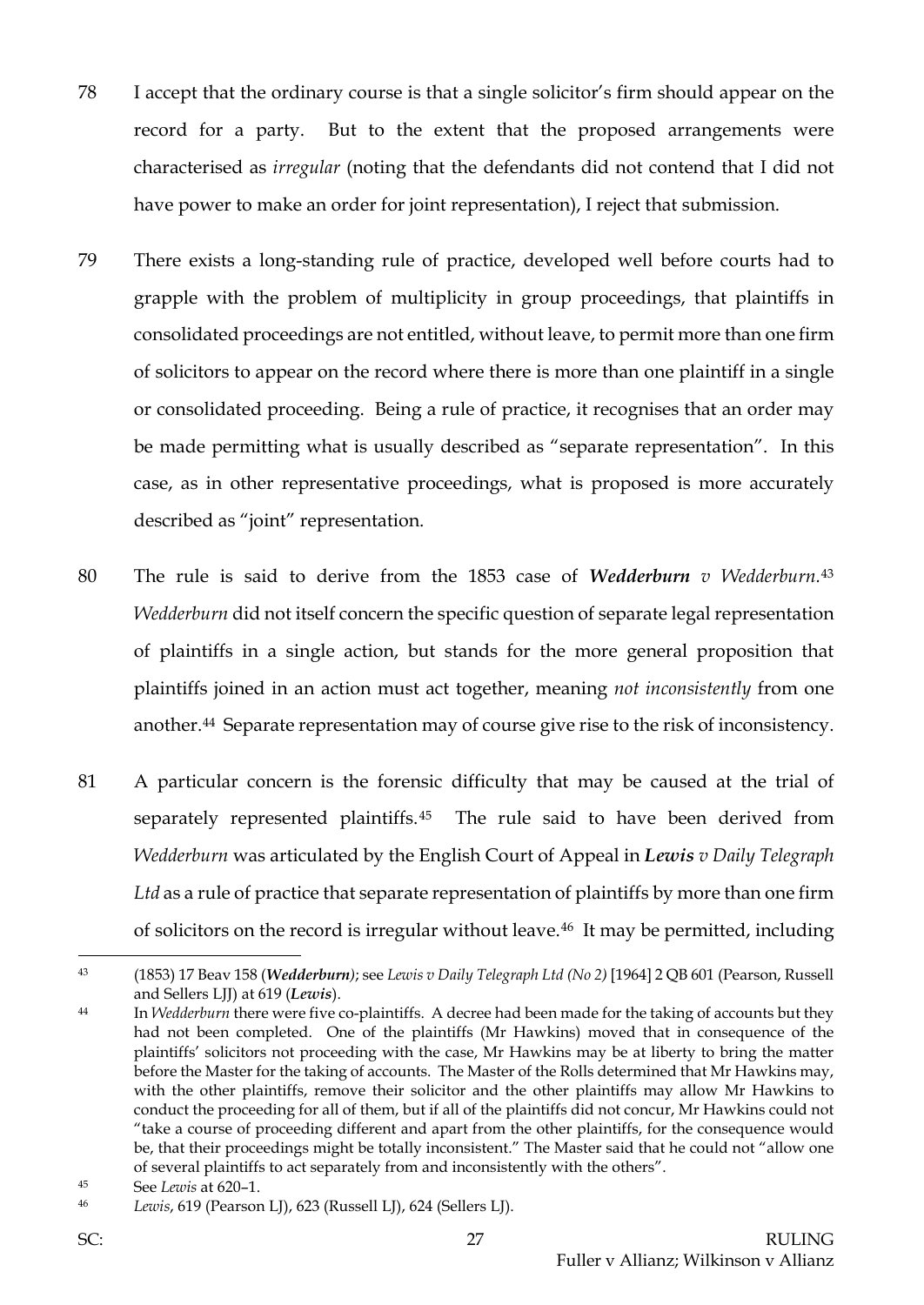in a consolidated action, by "special order".[47](#page-28-0)

- 82 A grant of leave will depend on the circumstances of the case. There is no hard and fast rule governing when leave should be granted or refused.[48](#page-28-1) In exercising its discretion to grant leave, the Court will ordinarily have regard to both any unfairness or difficulties posed to the defendants or to the Court by separate representation (in particular in relation to costs and forensic problems at trial, which may be acute where plaintiffs engage separate counsel),[49](#page-28-2) and any injustice to the plaintiffs caused by refusal to order separate representation.[50](#page-28-3)
- 83 The issue of separate representation has most commonly arisen in the context of conflicts of interest between plaintiffs, in both consolidated and single actions. In that context, courts have been concerned to prevent plaintiffs from acting inconsistently.[51](#page-28-4) The circumstances in which joint representation has been considered are varied. Some cases concerned applications for separate counsel rather than separate solicitors.[52](#page-28-5) Others concern single rather than consolidated actions, to which different considerations may apply.[53](#page-28-6) Other categories of cases involve specific considerations such as the rights of different insurers standing behind the "nominal party" in the insurance context,[54](#page-28-7) and the particular requirements of jury trials.[55](#page-28-8) Outside of the

- <span id="page-28-3"></span><sup>50</sup> See *Lewis,* 622 (Pearson LJ), 623 (Russell LJ); *Goold,* 103 (Norris J); *Fox v Olsen,* [19] (Mullighan J).
- <span id="page-28-4"></span><sup>51</sup> See for example, *Herbert v Badgery* [1893] 14 LR (NSW) Eq 321, 329 (Owen CJ); *Davey v Watt* (1902) 28 VLR 24 (Holroyd J), and more recently *Buses + 4WD Hire Pty Limited v Oz Snow Adventures Pty Ltd* [2016] NSWSC 1017, [28] (Adamson J).

<span id="page-28-0"></span><sup>47</sup> *Lewis*, 620 (Pearson LJ). See also *Ong v Ping* [2015] EWHC 3258 (Ch), in which Morgan J recently affirmed *Lewis.*

<span id="page-28-1"></span><sup>48</sup> *Fox & Ors v Olsen, Ors & The State of South Australia* [1999] SASC 411, [19] (Mullighan J, Doyle CJ and Wicks J agreeing) (*Fox v Olsen*).

<span id="page-28-2"></span><sup>49</sup> See *Lewis,* 620-622 (Pearson LJ); *Goold and Porter Proprietary Limited v Housing Commission* [1974] VR 102, 103 (Norris J) (*Goold*); *Fox v Olsen*, [19] (Mullighan J, Doyle CJ and Wicks J agreeing).

<span id="page-28-5"></span><sup>52</sup> See for example, *Goold*; *SCI Operations Pty Ltd v Australian Paper Manufacturers Ltd* (1983) 51 ALR 365 (*SCI Operations*) at 373 (Woodward J); *Lewis* (which concerned an application both separate solicitors and counsel).

<span id="page-28-6"></span><sup>53</sup> See for example *Goold; Carnie v Esada Finance Corporation Ltd* (1996) 38 NSWLR 465 (Young J) (*Carnie*)*; SCI Operations.* In *Goold* at 103, Norris J doubted whether the discretion to grant separate representation would exist in non-consolidated actions.

<span id="page-28-7"></span><sup>54</sup> See for example, *Tindle v Ansett Transport Industries (Operations) Pty Ltd* (1990) 21 NSWLR 492 (Kirby P, Clarke and Handley JJA) (*Tindle v Ansett*); *Elphick v Westfield Shopping Centre Management Company Pty Ltd* [2011] NSWCA 356 at [2]–[11] (Young JA) (*Elphick*). Both cases involved different insurers (standing behind a 'nominal party') engaging separate solicitors or counsel. *Elphick* itself did not concern an application for such separate representation, but Young JA made some observations on the practice in that particular context.

<span id="page-28-8"></span><sup>55</sup> See for example, *Lewis,* 620–22 (Pearson LJ); *Tindle v Ansett*, 500–01 (Kirby P, Clarke and Handley JJA).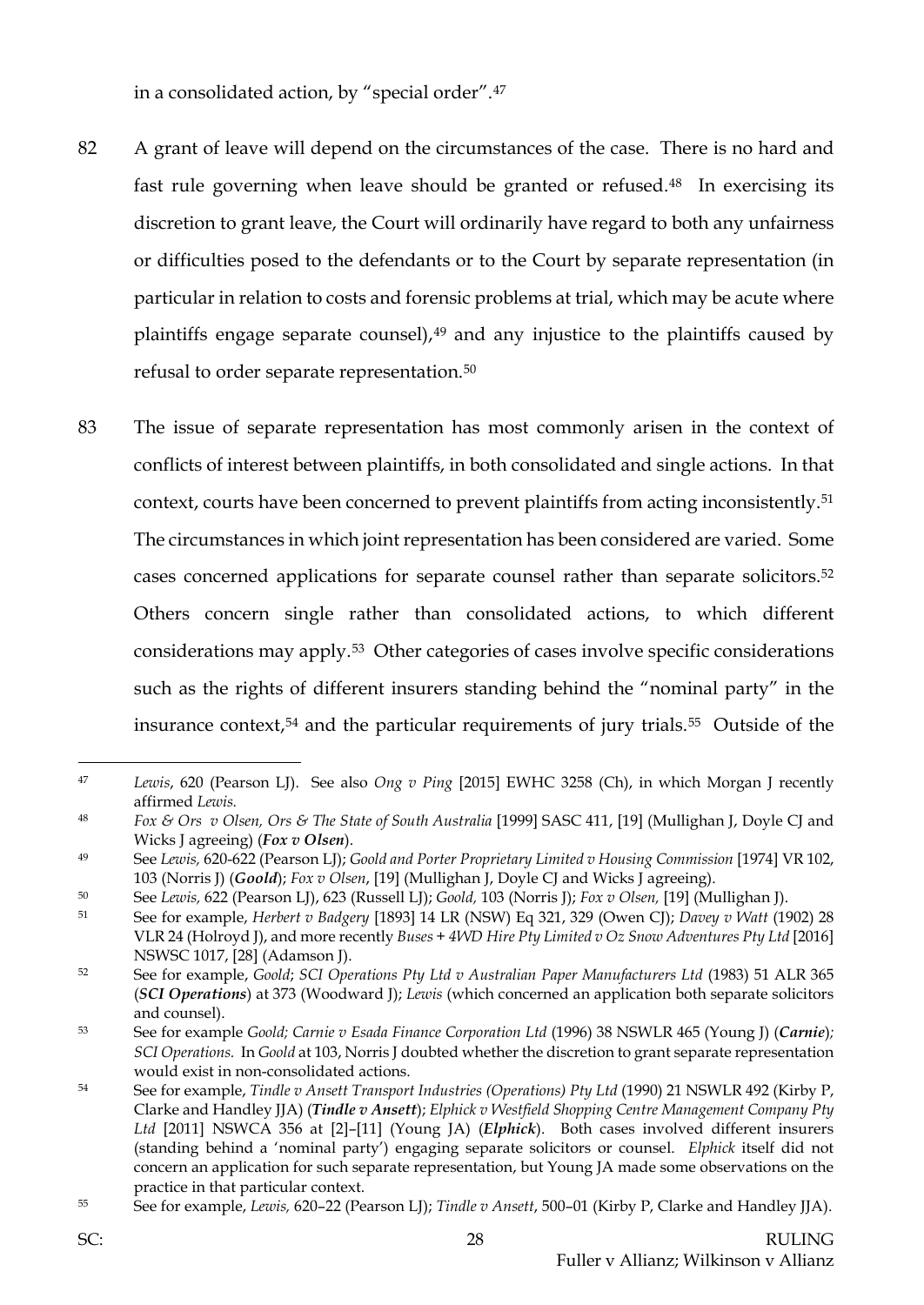context of representative proceedings the rule appears to have been considered relatively infrequently in Australia. In Victoria, the equivalent rule in the context of separate *counsel* (as opposed to solicitors) was affirmed in Victoria in *Goold & Porter Pty Ltd v Housing Commission*.[56](#page-29-0) In *Fox v Olsen* in the context of a joint trial of proceedings issued by thirteen separate plaintiffs against a common respondent the Full Court of the Supreme Court of South Australia considered the practice in respect of solicitors on the record. Noting that it was accepted in *Lewis* that separate representation may be permitted, Mullighan J said that it is clear that there can be no hard and fast rule informing the application of the discretion to dispense with the usual rule requiring common representation, which may be departed from in an appropriate case.[57](#page-29-1)

- 84 The contexts within which the question of separate or "joint" representation has been considered are fact-sensitive and the cases do not lend themselves to the articulation of general principles, save for identification of the general rule of practice and a general discretion to make a different order.
- 85 Where separate representation is permitted the general rule is that it will be proper for an unsuccessful party on the opposing side to be burdened with only one set of adverse costs.[58](#page-29-2) In this case, as I have said, an order permitting two solicitors on the record will not be at the defendants' expense.
- 86 Overlapping group proceedings provide a particular context for the exercise of discretion to grant leave for joint plaintiffs to be jointly represented.
- 87 As Murphy J observed in *Southernwood v Brambles,* the Federal Court has regularly made orders to consolidate competing class actions and to permit two firms of solicitors to represent the applicants in the consolidated proceeding.<sup>[59](#page-29-3)</sup> In an early

<span id="page-29-0"></span><sup>56</sup> More recently cited in *Maisano v Bodycorp Repairers* [2015] VSC 365, [7] (Elliott J).

<span id="page-29-1"></span><sup>57</sup> *Fox v Olsen*, [19].

<span id="page-29-2"></span><sup>58</sup> *McKay Super Solutions v Bellamy's Australia (No 2)* (2019) 135 ACSR 278 [37]–[38], [46]–[48] (Beach J).

<span id="page-29-3"></span><sup>59</sup> *Southernwood*, 553 [55]; see *Johnson Tiles*; *Gaby Hadchiti and Others v Nufarm Limited* (NSD 1847/2010) (**Nufarm Class Action**); *Stanford v DePuy International Ltd* (NSD213/2011) (**DePuy Hips Class Action**); *Cheryl Whittenbury v Vocation Ltd (in liq)* (VID434/2015) (**Vocation Class Action**); *Kuterba v Sirtex Medical Ltd* [2018] FCA 1467; *Kirby*; *Carnie*.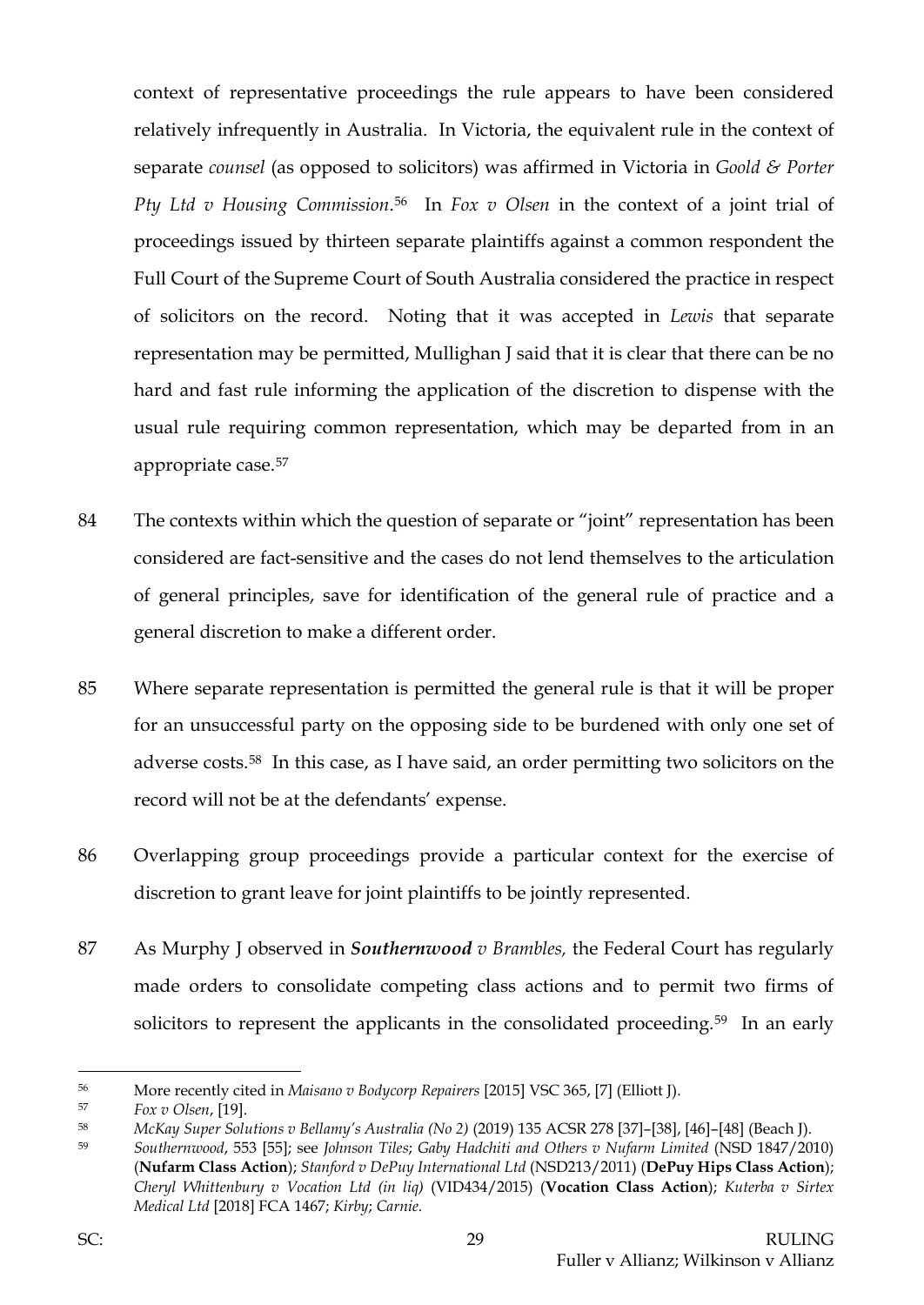example of such an order more than two decades ago in *Johnson Tiles Pty Ltd v Esso Australia Ltd*, Merkel J made an order permitting two firms to appear on the record, holding that although the usual course was for only one solicitor to appear on the record, the consequences of separate representation considered in *Lewis* would not arise where the parties had agreed to engage one set of counsel to represent all applicants and group members, and there was otherwise no basis on which to conclude that permitting joint representation would be prejudicial to group members or to the defendant. [60](#page-30-0)

- 88 Murphy J went on to say in *Southernwood*, that the older authorities concerning separate representation must, in the context of group proceedings, be understood in light of the power conferred by s 33ZF to make any order that the Court thinks appropriate or necessary to ensure that justice is done in the proceeding, and should be not understood as derogating from that power.<sup>61</sup> They should also be considered in light of the obligation of courts to promote the overarching purpose.<sup>62</sup> With respect, I agree.
- 89 In *Klemweb Nominees v BHP* the Full Court of the Federal Court, re-exercising a discretion to make orders dealing with competing group proceedings, accepted the parties' proposal to consolidate two of the proceedings in issue. The Court endorsed the approach taken by Murphy J in *Southernwood* allowing consolidation with joint representation, on terms including a co-operation protocol in similar terms to the one proposed in this case (although without Cost Limiting Orders or undertakings). Lee J said that it was required in making orders effecting consolidation, that the Court be satisfied that the future conduct of the consolidated proceeding is likely to be consistent with the interests of group members and with the overarching purpose.[63](#page-30-3)
- 90 In a slightly different but related context, in *Bellamy's Australia Ltd v Basil,*[64](#page-30-4) a

<span id="page-30-0"></span><sup>60</sup> *Johnson Tiles*, [69]–[72].

<span id="page-30-1"></span><sup>61</sup> Section 33ZF of the *Federal Court Act* and s 33ZF of the *Supreme Court Act* (Vic) which are in materially identical form.

<span id="page-30-2"></span><sup>62</sup> *Southernwood*, 553–4 [55]–[58].

<span id="page-30-3"></span><sup>63</sup> *Klemweb*, 615-17 [155]–[160] (Lee J, Middleton and Beach JJ agreeing at 590, [34]).

<span id="page-30-4"></span><sup>64</sup> *Bellamy's Australia Ltd v Basil; Bellamy's Australia Ltd v McKay Super Solutions Pty Ltd (as trustee for the McKay Super Solutions Fund)* (2018) 372 ALR 638 (Murphy, Gleeson and Lee JJ) (*Bellamy's FCFC*).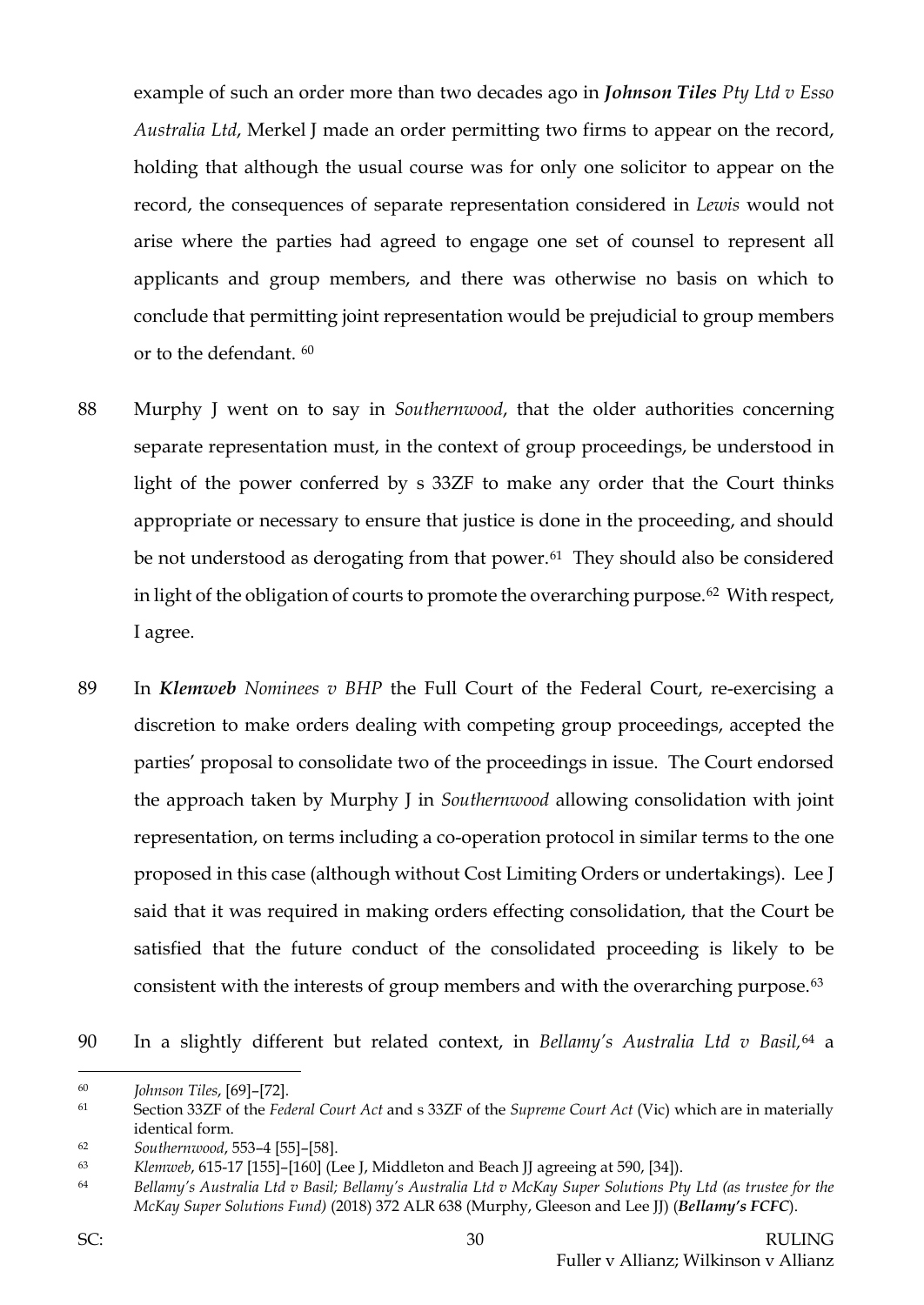differently constituted Full Court of the Federal Court (Murphy, Gleeson and Lee JJ) refused leave to appeal against the trial judge's refusal to impose a "cost capping order" limiting the applicant's recoverable costs to a specified amount at an early stage of the proceedings. There, the respondent had submitted that the trial judge had failed to apply the general principle that in the absence of an identified exception, where separate representation is allowed, multiple applicants cannot choose to be separately represented at *the respondent's expense*. Their Honours observed that costs rule had been developed in the "*different context of ordinary inter partes litigation*",<sup>[65](#page-31-0)</sup> and did not mandate an exercise of discretion imposing a costs-capping order. Separately, their Honours said:

As has been repeatedly stressed, the remedial expedient to be adopted when the Court is faced with competing class actions calls for discretionary judgments informed by all the circumstances of the case. Unsurprisingly, such judgments are ones upon which minds can (and do) legitimately differ. What is evident from recent decisions of the Full Court in *GetSwift* and *Klemweb* is that not only do docket judges have considerable latitude to fashion a solution to deal with multiplicity of class actions, but also that the issue of potential duplication of costs is a relevant discretionary factor fastening upon the appropriate case management solution.<sup>[66](#page-31-1)</sup>

- 91 The defendants emphasised an *ex tempore* decision of Hammerschlag J of the New South Wales Supreme Court in *Pallas*, in which the plaintiffs in overlapping group proceedings proposed consolidation with joint representation. His Honour rejected the proposal and ordered consolidation with a view to appointing a single law firm to represent the class and said that the solicitor who would be on the record could, on instructions, enter into arrangements with the other firm to be consulted or for the workload to be shared. The terms on which that might be done were a matter for the parties and could be left to them.[67](#page-31-2)
- 92 I take a different view as to the appropriateness of such an approach, on the facts before me. I consider that leaving arrangements to the parties suffers from the real disadvantage of a lack of transparency. I do not accept the defendants' contention that this is not a proper concern of the Court. It is relevant to the Court's supervisory

<span id="page-31-0"></span><sup>65</sup> *Bellamy's FCFC*, 643 [23]–[24].

<span id="page-31-1"></span><sup>66</sup> *Bellamy's FCFC,* 643 [20].

<span id="page-31-2"></span><sup>67</sup> *Pallas*, [29].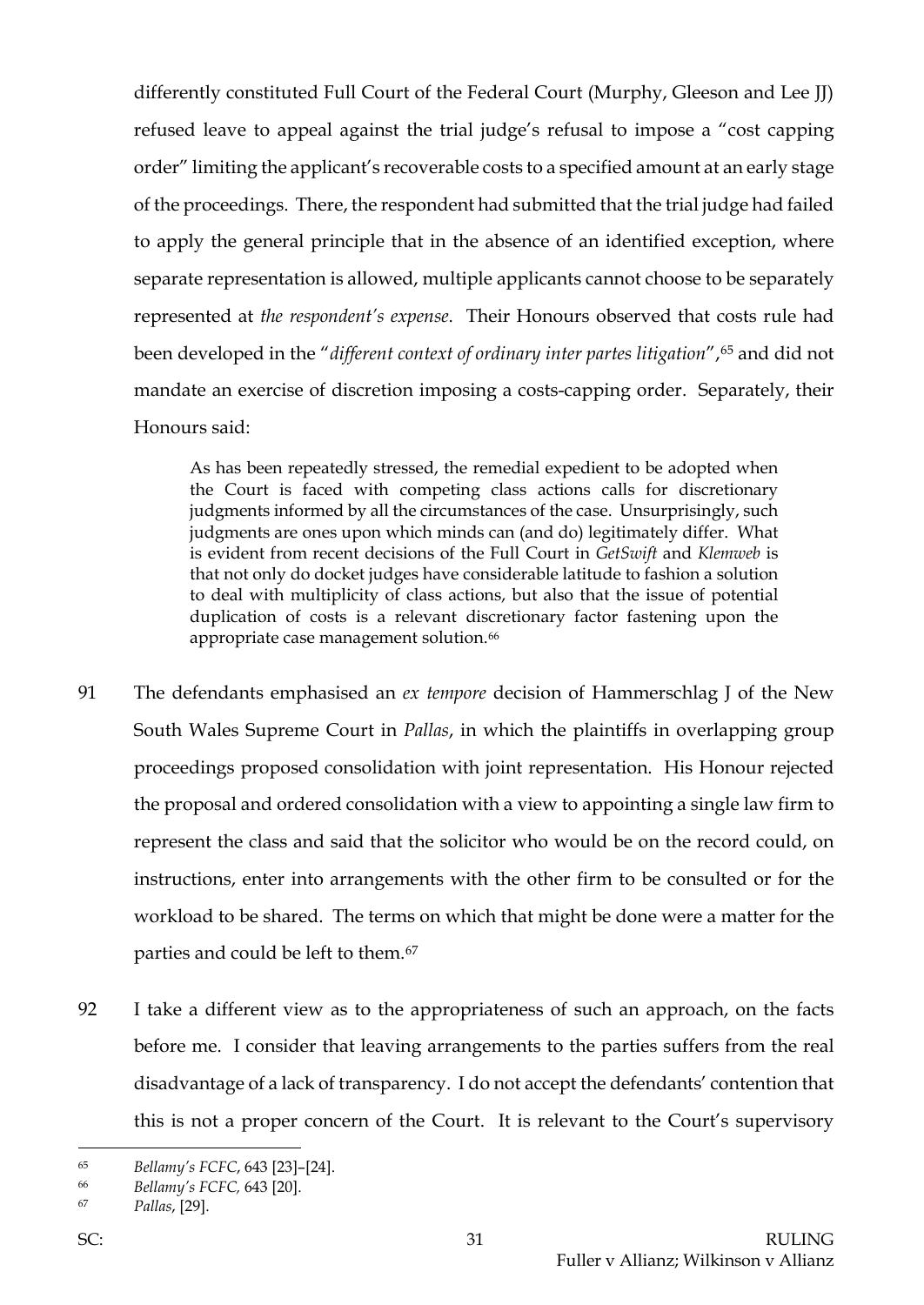jurisdiction over group members.<sup>[68](#page-32-0)</sup> More fundamentally, it also concerns the Court's interest in effective case management, in furtherance of the overarching purpose. It is of note that the defendants' attraction to the course taken in *Pallas* sits inconsistently with their professed desire to avoid any arrangement that might increase their potential exposure to adverse costs and difficulties on any taxation of costs. How such an arrangement would assuage those concerns was not explained. Such private arrangements have the potential to result in complexities on taxation, which complexities will be mitigated under the plaintiffs' proposal.

- 93 As discussed earlier, Part 4A and its cognates, by design, contemplate multiplicity of proceedings; a claimant has a choice as to whether to bring proceedings on behalf of *some or all person*s who have claims arising out of the same, similar or related circumstances, and group members may opt-out of proceedings. The result is that separate individual or representative proceedings may be brought against the same defendant.[69](#page-32-1) In these respects and others, this is fundamentally different to other forms of litigation. The *Lewis* line of authorities must be considered in light of the multiplicity question which, as the High Court said in *Wigmans*, is posed but not solved by contemporary legislation enabling group proceedings.<sup>70</sup> That is not to say that it is necessary to promulgate a fixed or even a *prima facie* rule permitting joint representation in group proceedings. It is only to say that when considering whether to exercise a discretion to allow joint representation in a group proceeding, a relevant consideration may well be the need for the Court to fix upon an appropriate solution to the multiplicity problem, applying the principles discussed. Those circumstances and the specific proposal under consideration, in the context of the evidence before the court, might establish a proper basis for the exercise of discretion, as it does here.
- 94 For the reasons given, I consider that leave for joint solicitors on the record should be granted.

<span id="page-32-0"></span><sup>68</sup> See for example s 33V of the Act; *Wigmans HCA,* 293 [82].

<span id="page-32-1"></span><sup>69</sup> *GetSwift*, 125 [146]; *Bellamy's*, [34]–[36].

<span id="page-32-2"></span><sup>70</sup> *Wigmans HCA*, 291–2 [77].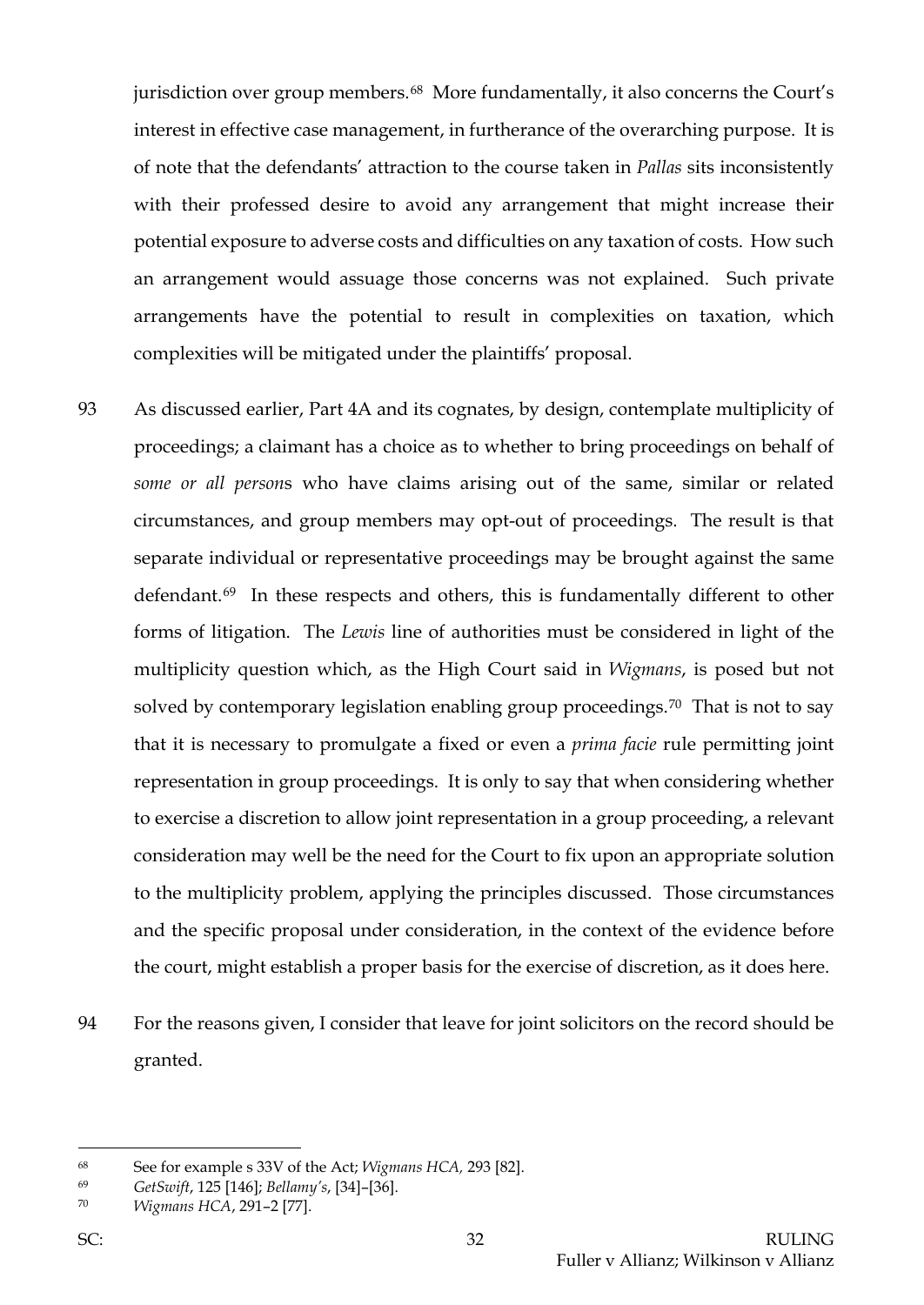# **Disposition**

95 For the above-mentioned reasons I consider that the plaintiffs' application for consolidation of the proceedings should be granted. It appropriately protects the interests of group members. It does not prejudice the defendants. It solves the multiplicity problem with which the court must grapple, in a way that is consistent with the overarching purpose.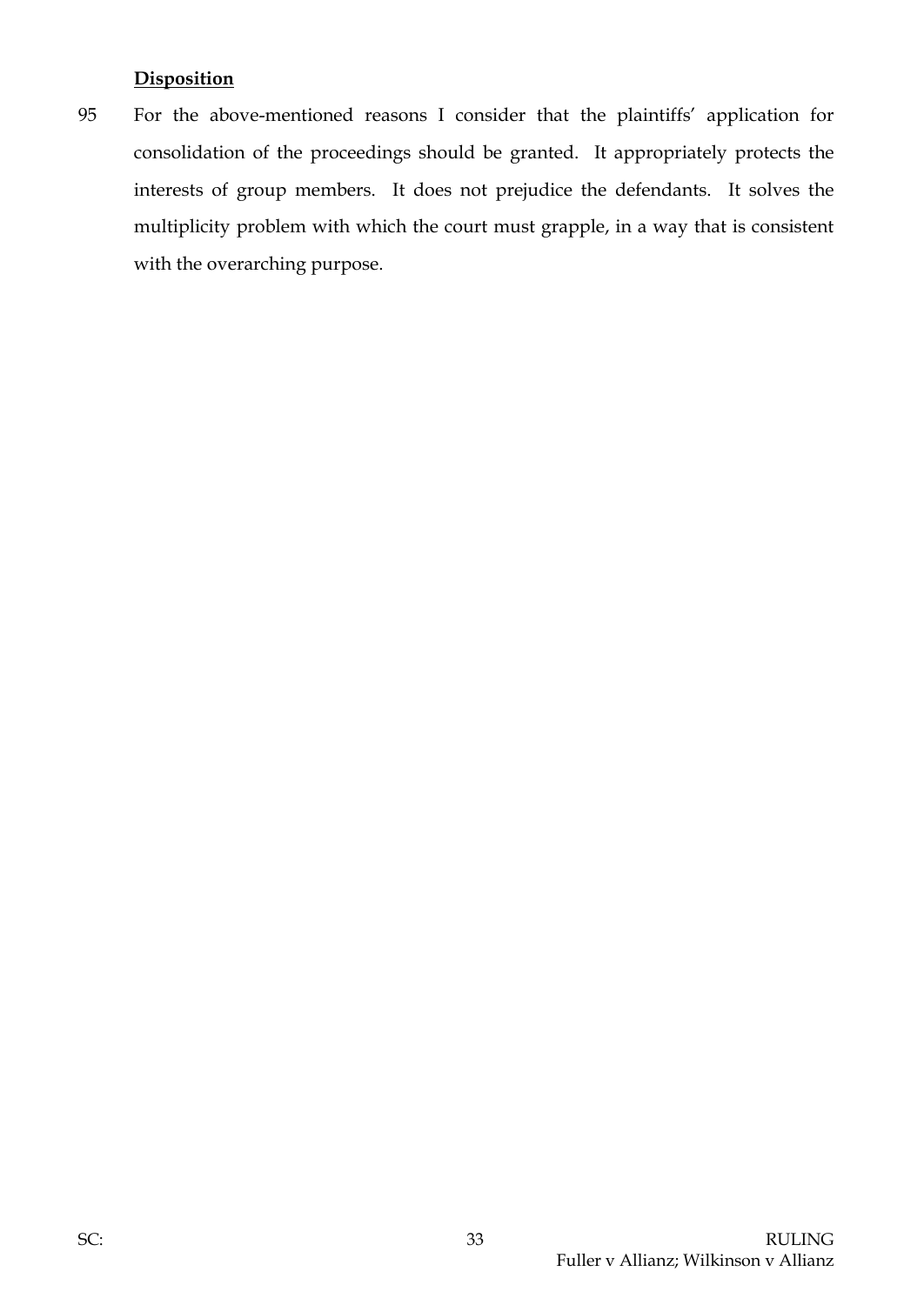### **ANNEXURE**

### **Substance of Orders and Undertakings**

### **Consolidation**

- 1. Pursuant to Rule 9.12 of the *Supreme Court (General Civil Procedure) Rules 2015* (the **Rules**) and section 33ZF of the *Supreme Court Act 1986* (Vic) (**Act**), the proceeding *Jordan Wilkinson v Allianz Australia Insurance Limited* (S ECI 2020 04230) (**Wilkinson Proceeding**) be consolidated with the proceeding *Tracy-Ann Fuller v Allianz Australia Insurance Limited and another* (S ECI 2020 02853) (**Fuller Proceeding**) and the consolidated proceeding be known as *Tracy-Ann Fuller and Jordan Wilkinson v Allianz Australia Insurance Limited and another* to be identified as S ECI 2020 02853 (**Consolidated Proceeding**).
- 2. The plaintiff in the Fuller Proceeding (**Fuller Plaintiff**) and the plaintiff in the Wilkinson Proceeding (**Wilkinson Plaintiff**) are to be the joint representative plaintiffs in the Consolidated Proceeding (**plaintiffs**).
- 3. Maurice Blackburn Pty Ltd (**Maurice Blackburn**) and Johnson Winter & Slattery (together, the **Lawyers**) are granted leave to be jointly named as solicitors on the record for the plaintiffs in the Consolidated Proceeding.
- 4. Order 3 is subject to the provision of:
	- (a) an undertaking by each of the Fuller Plaintiff and the Wilkinson Plaintiff in the form that appears below; and
	- (b) an undertaking by each of Johnson Winter & Slattery and Maurice Blackburn, by their representatives, in the form that appears below.
- 5. Subject to further order, costs incurred in the Fuller Proceeding and the Wilkinson Proceeding will be costs in the Consolidated Proceeding.
- 6. The costs of any work performed in the Consolidated Proceeding on and after the date of these orders that is performed by reason of there being two firms jointly representing the Plaintiffs rather than one firm (**Duplicated Work**):
	- (c) not be recoverable against group members in the Consolidated Proceeding;
	- (d) not be recoverable against the defendants in the Consolidated Proceeding.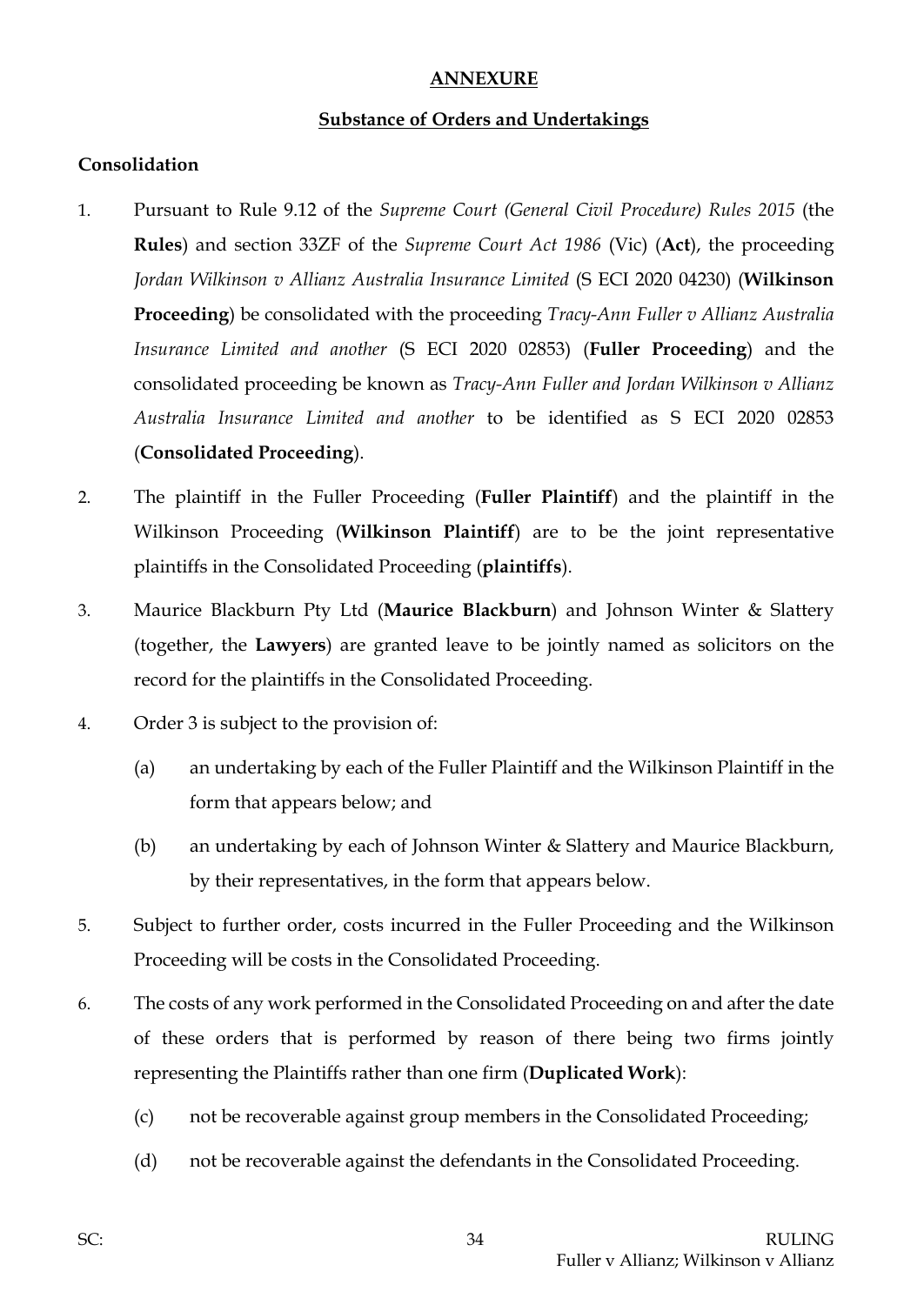# **Consolidated pleading**

- 7. By 24 September 2021, the plaintiffs are to file and serve a consolidated writ and consolidated statement of claim.
- 8. By 22 October 2021, the defendants are to file and serve a defence to the consolidated statement of claim.
- 9. By 5 November 2021, the plaintiffs are to file and serve any reply to the defendants' defence.

### **Costs referee**

- 10. Pursuant to Rule 50.01 of the Rules and section 33ZF of the Act, a special referee (**costs referee**) be appointed for the purpose of:
	- (a) conducting inquiries every six months (commencing one month from the date of these orders) as to the question whether there is any and if so what work being performed by reason of there being two firms jointly representing the plaintiffs rather than one firm (Duplicated Work);
	- (b) providing confidential written reports to the Court and the Lawyers every six months (within one month of the completion of each inquiry), which state that costs referee's opinion on the question in 10(a), identifying and describing any Duplicated Work in sufficient detail, and retaining such records from the referees' inquiries, to enable the quantification of the costs relating to any Duplicated Work, at a later time.
- 11. The Lawyers must provide such information, access to personnel and access to documents as the costs referee may require.
- 12. The reasonable fees of the costs referee shall be borne equally by the plaintiffs in the Consolidated Proceeding and shall not be recoverable against the defendants in the Consolidated Proceeding.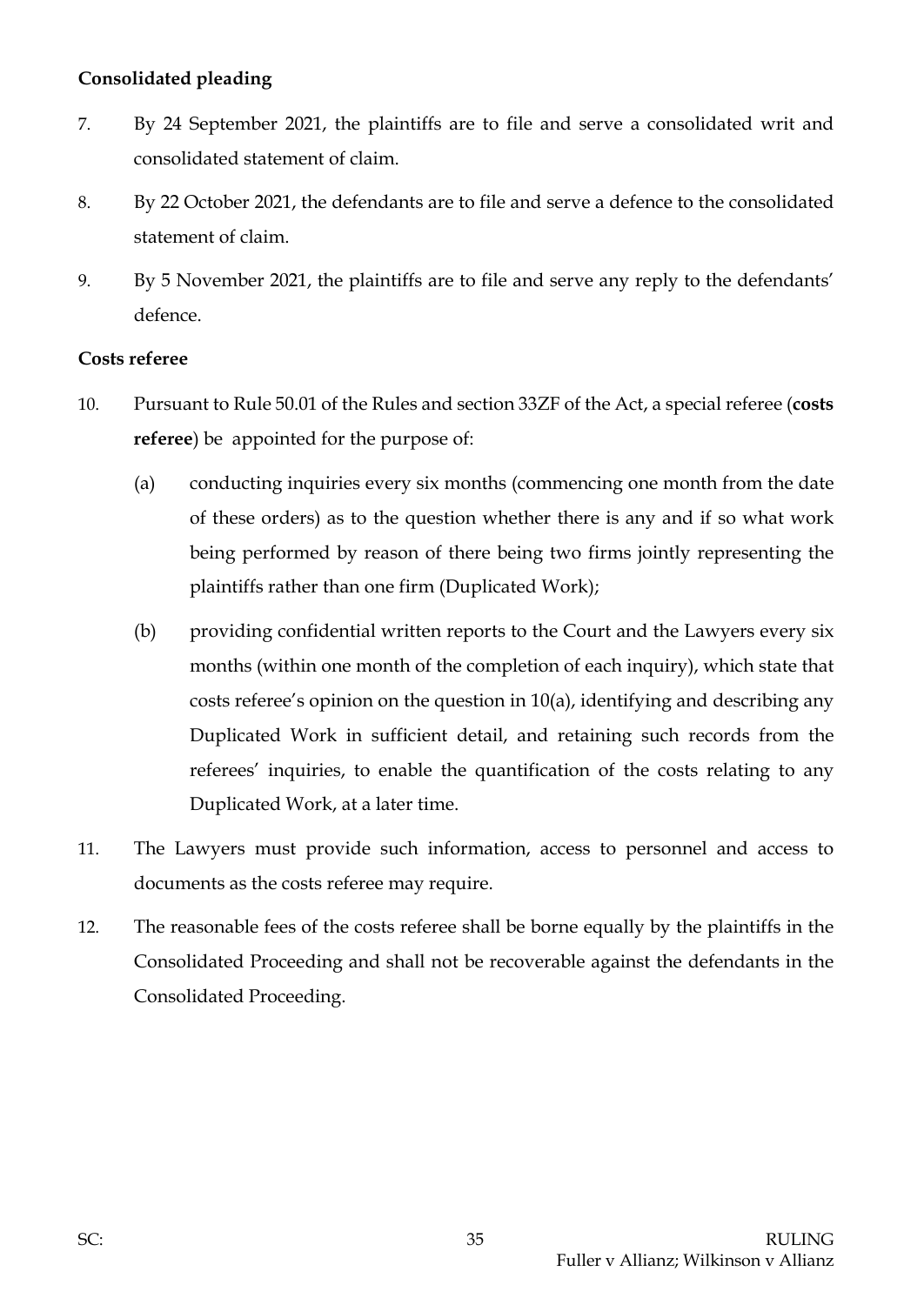# **UNDERTAKING – JOINT PLAINTIFFS**

[Jordan Wilkinson / Tracy Ann-Fuller] undertakes to the Court to enter into the Cooperative Litigation Protocol annexed to the orders of the Court dated [date], and undertakes to instruct [his / her] solicitors [Johnson Winter & Slattery / Maurice Blackburn Pty Ltd] to comply with the Cooperative Litigation Protocol in conducting the consolidated proceeding.

Signature\_\_\_\_\_\_\_\_\_\_\_\_\_\_\_\_\_\_\_\_\_\_\_\_

[Jordan Wilkinson / Tracy Ann-Fuller]

Date of signature: [insert]

# **UNDERTAKING – SOLICITORS ON THE RECORD FOR THE PLAINTIFFS**

[Johnson Winter & Slattery / Maurice Blackburn Pty Ltd] undertakes to the Court to conduct the Consolidated Proceeding in accordance with the Cooperative Litigation Protocol annexed to the orders of the Court dates [insert].

| <b>Signature</b> |  |
|------------------|--|
|                  |  |

On behalf of: [Johnson Winter & Slattery/ Maurice Blackburn Pty Ltd]

Signatory: [insert] Capacity: [insert] Date of signature: [insert]